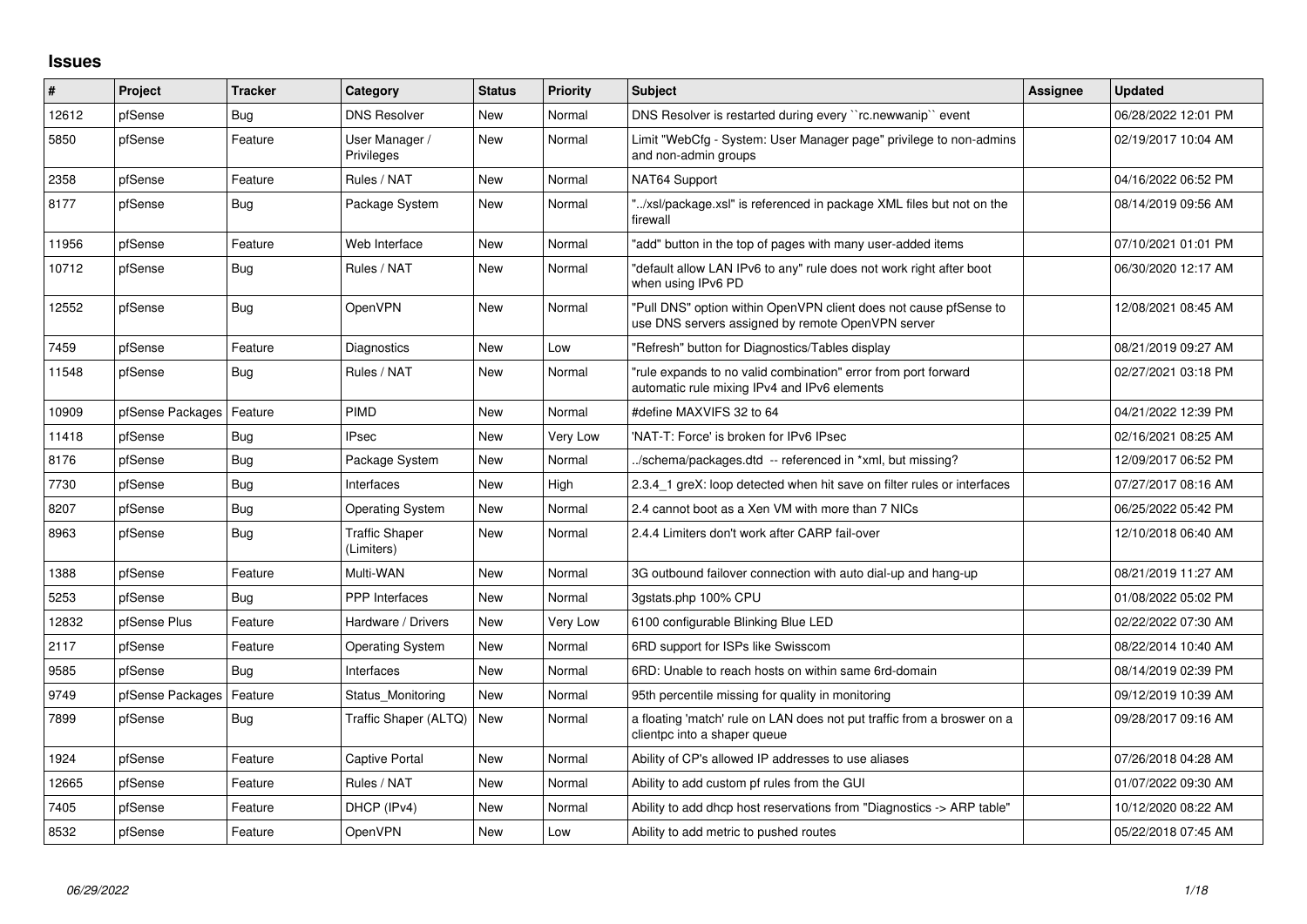| $\vert$ # | Project                | <b>Tracker</b> | Category            | <b>Status</b> | Priority | Subject                                                                                                             | Assignee | <b>Updated</b>      |
|-----------|------------------------|----------------|---------------------|---------------|----------|---------------------------------------------------------------------------------------------------------------------|----------|---------------------|
| 8236      | pfSense                | Feature        | <b>DNS Resolver</b> | New           | Normal   | Ability to configure "forward-first" and "forward-host" options for more<br>robust domain overrides in DNS Resolver |          | 12/26/2017 01:26 AM |
| 2218      | pfSense                | Feature        | CARP                | New           | Normal   | Ability to delay CARP master status at boot time                                                                    |          | 03/03/2021 11:57 AM |
| 855       | pfSense                | Feature        | Multi-WAN           | New           | Normal   | Ability to selectively kill states on gateways recovery                                                             |          | 03/11/2022 08:30 AM |
| 7495      | pfSense                | Feature        | <b>DNS Resolver</b> | <b>New</b>    | Low      | Ability to set TTL for local for Unbound host overrides and dhcp leases                                             |          | 03/06/2018 09:46 AM |
| 628       | pfSense                | Feature        | Web Interface       | New           | Low      | Ability to specify listen IP address of management services (SSH, web<br>interface)                                 |          | 07/09/2021 01:21 PM |
| 9725      | pfSense Packages       | Feature        | ACME                | <b>New</b>    | Very Low | Ability to use template variables in acme package                                                                   |          | 09/04/2019 07:12 AM |
| 3185      | pfSense                | Feature        | DHCP (IPv6)         | New           | Normal   | Accommodate a DHCPv6 failover-like mechanism                                                                        |          | 11/24/2017 10:44 AM |
| 8213      | pfSense Packages   Bug |                | haproxy             | New           | Normal   | acl src file not populated from alias                                                                               |          | 12/21/2017 02:02 PM |
| 9299      | pfSense Packages       | Feature        | <b>ACME</b>         | New           | Normal   | ACME package: Automate add/remove firewall rule for port<br>forwarding                                              |          | 01/30/2019 10:09 PM |
| 9833      | pfSense Packages       | Feature        | <b>ACME</b>         | <b>New</b>    | Normal   | ACME: add ability to use custom ACME server                                                                         |          | 04/07/2022 11:31 AM |
| 8560      | pfSense Packages   Bug |                | <b>ACME</b>         | New           | Normal   | ACME: can't update DNS records in DNSMadeEasy registar for<br>several domains with different API keys/ids           |          | 06/08/2018 01:28 PM |
| 8285      | pfSense                | <b>Bug</b>     | Web Interface       | New           | Normal   | Actions on stale data may result in catastrophic results                                                            |          | 01/16/2018 08:08 PM |
| 12570     | pfSense Docs           | Correction     | General             | New           | Normal   | Active appliance list missing 6100                                                                                  |          | 12/06/2021 11:41 AM |
| 13136     | pfSense Packages       | Feature        | pfBlockerNG         | New           | Normal   | Add crypt0rr DNS-over-HTTPS (DOH) provider list feeds                                                               |          | 05/07/2022 02:27 AM |
| 96        | pfSense                | Feature        | Rules / NAT         | New           | Normal   | Add "All local networks" to source and destination drop down boxen in<br>firewall rules                             |          | 02/06/2016 04:53 AM |
| 8224      | pfSense Packages       | Feature        | FreeRADIUS          | <b>New</b>    | Normal   | Add "OU" field to FreeRADIUS page                                                                                   |          | 02/21/2018 12:53 AM |
| 12162     | pfSense Docs           | Todo           | Products            | New           | Normal   | Add "usb reset" as possible solution for non-booting flash drives on<br>the SG-1100                                 |          | 10/07/2021 02:19 PM |
| 12025     | pfSense                | Todo           | Web Interface       | <b>New</b>    | Very Low | Add 1:1 Validation to Notify Someone They are 1:1 NAT'ing an<br><b>Interface Address</b>                            |          | 06/11/2021 10:05 AM |
| 12546     | pfSense Plus           | Feature        | Authentication      | New           | Normal   | Add 2FA Support to pfSense Plus Local Database Authentication                                                       |          | 06/25/2022 05:30 PM |
| 5474      | pfSense                | Feature        | Interfaces          | <b>New</b>    | Normal   | Add 802.1x configuration to wired interfaces.                                                                       |          | 03/16/2016 04:32 PM |
| 4776      | pfSense                | Feature        | Wireless            | New           | Normal   | Add 802.1x dynamic vlan support                                                                                     |          | 10/02/2020 07:42 AM |
| 7888      | pfSense                | Feature        | Package System      | <b>New</b>    | Normal   | Add a button in package manager GUI to upgrade all packages                                                         |          | 09/28/2017 05:50 AM |
| 7761      | pfSense                | Feature        | Rules / NAT         | New           | Normal   | Add a way to match on IPv6 proto=0 (hop-by-hop header extension)                                                    |          | 08/13/2019 03:49 PM |
| 6917      | pfSense                | Feature        | Upgrade             | New           | Normal   | Add ability to choose from what IP/IFACE you search for updates                                                     |          | 11/11/2016 09:51 AM |
| 6038      | pfSense                | Feature        | Interfaces          | New           | Normal   | Add ability to configure which interface is chosen for defining<br>hostname IP in /etc/hosts                        |          | 07/07/2017 09:56 AM |
| 12190     | pfSense                | Feature        | Rules / NAT         | New           | Normal   | Add ability to reference ipv6 prefix in firewall rules and aliases                                                  |          | 08/05/2021 01:47 PM |
| 12551     | pfSense                | Feature        | <b>DNS Resolver</b> | New           | Low      | Add ability to set DNS resolver search domain list                                                                  |          | 12/01/2021 11:18 AM |
| 11156     | pfSense Packages       | Feature        | pfBlockerNG         | New           | Normal   | Add an option include subdomains for the noAAAA feature                                                             |          | 12/11/2020 10:19 AM |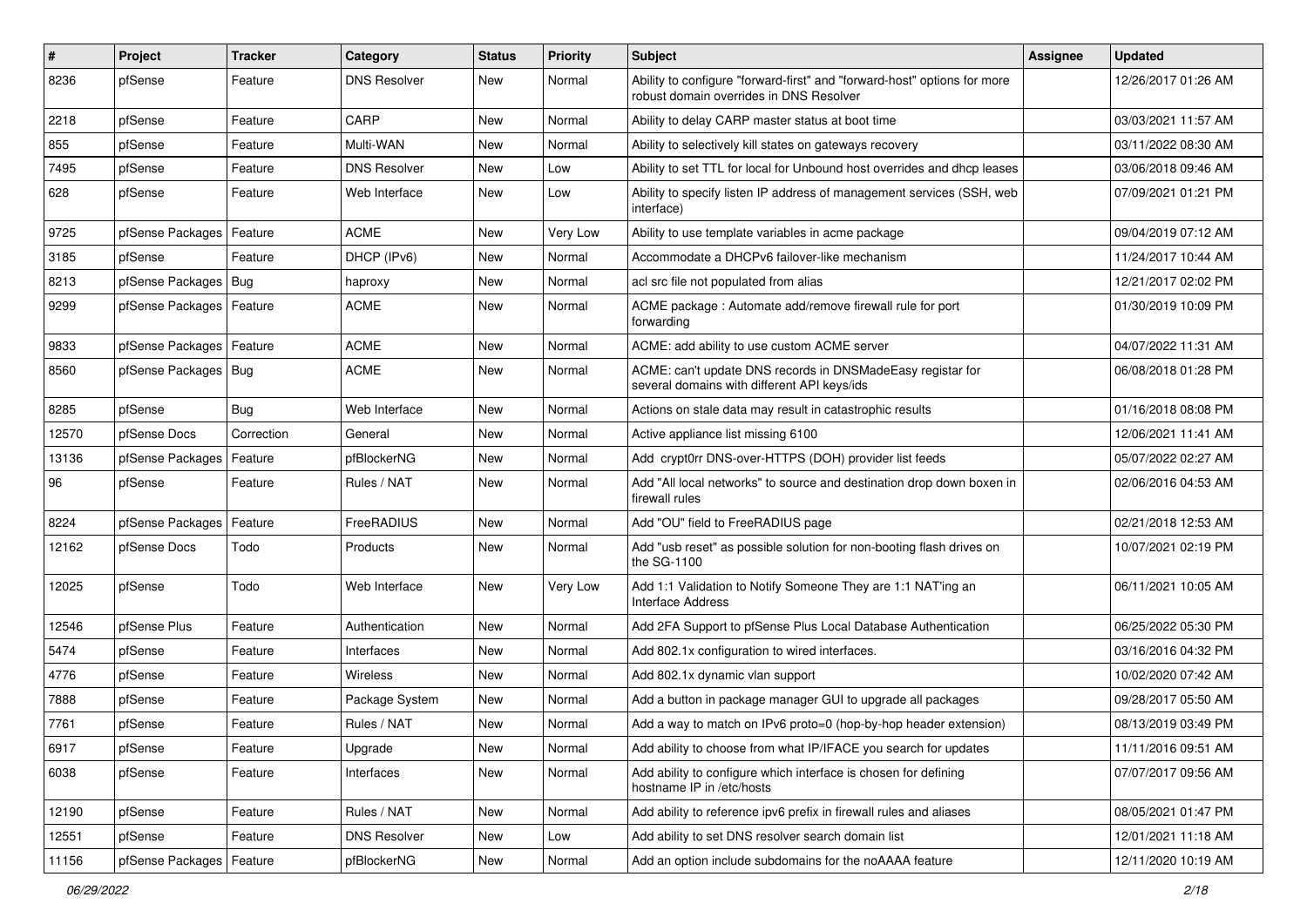| $\vert$ # | Project                    | <b>Tracker</b> | Category                | <b>Status</b> | <b>Priority</b> | <b>Subject</b>                                                                             | <b>Assignee</b> | <b>Updated</b>      |
|-----------|----------------------------|----------------|-------------------------|---------------|-----------------|--------------------------------------------------------------------------------------------|-----------------|---------------------|
| 12300     | pfSense                    | Feature        | Hardware / Drivers      | New           | Normal          | Add Aquantia Atlantic driver to pfsense                                                    |                 | 09/14/2021 06:49 AM |
| 10466     | pfSense Packages   Feature |                | Suricata                | New           | Low             | Add checkbox to Suricata blocked host view to resolve all resolvable<br>IP's automatically |                 | 02/02/2022 06:04 PM |
| 12564     | pfSense                    | Feature        | Aliases / Tables        | <b>New</b>    | Low             | add column to show that an Alias is in use by or not                                       |                 | 12/04/2021 07:25 PM |
| 10962     | pfSense                    | Feature        | Dynamic DNS             | <b>New</b>    | Normal          | Add Cpanel support for Dynamic DNS Clients                                                 |                 | 12/28/2020 01:56 PM |
| 9912      | pfSense Packages           | Feature        | ntop                    | New           | Normal          | add custom DPI to ntopng                                                                   |                 | 11/18/2019 10:57 AM |
| 10395     | pfSense                    | Feature        | Dashboard               | New           | Low             | Add Dashboard System Information support for more PC Engines<br>APU boards                 |                 | 02/17/2022 01:02 AM |
| 12097     | pfSense Packages           | Feature        | pfBlockerNG             | New           | Normal          | Add dnsbl and geoip logs to system log                                                     |                 | 07/06/2021 01:25 PM |
| 12805     | pfSense Docs               | New Content    | General                 | <b>New</b>    | Very Low        | Add documentation about what triggers a notfication                                        |                 | 02/15/2022 05:10 PM |
| 11369     | pfSense                    | Feature        | <b>Operating System</b> | New           | Low             | add Enabling IPv6 Source Address Validation support                                        |                 | 02/04/2021 10:03 AM |
| 3899      | pfSense                    | Feature        | Web Interface           | <b>New</b>    | Normal          | Add feature to allow reordering of <package> items in config.xml</package>                 |                 | 09/27/2014 04:40 PM |
| 13201     | pfSense Packages           | Feature        | pfBlockerNG             | <b>New</b>    | Normal          | Add FireHol Security IP Feeds                                                              |                 | 05/23/2022 06:34 AM |
| 12465     | pfSense Packages           | Feature        | haproxy                 | <b>New</b>    | Normal          | Add forwardfor advanced usecases                                                           |                 | 10/16/2021 07:35 PM |
| 7720      | pfSense                    | Feature        | Hardware / Drivers      | New           | Normal          | Add general watchdog kernel modules (like ichwd) and watchdogd<br>support in the GUI.      |                 | 08/19/2019 01:20 PM |
| 8372      | pfSense                    | Feature        | Logging                 | New           | Normal          | add gui setting to adjust refresh rate for dynamic firewall logs                           |                 | 08/14/2019 10:31 AM |
| 4628      | pfSense                    | Feature        | Web Interface           | <b>New</b>    | Normal          | Add GUI to manage loader tunables (e.g. loader.conf.local)                                 |                 | 09/16/2015 04:28 PM |
| 13244     | pfSense                    | Feature        | Web Interface           | New           | Normal          | Add help text under Timezone settings in the GUI                                           |                 | 06/03/2022 01:00 PM |
| 6412      | pfSense                    | Feature        | <b>Operating System</b> | <b>New</b>    | Normal          | Add includedir directive for /var/etc/xinet.d to xinetd configuration                      |                 | 08/13/2019 01:23 PM |
| 12711     | pfSense Packages           | Feature        | Telegraf                | <b>New</b>    | Normal          | Add InfluxDB V2 support                                                                    |                 | 01/21/2022 02:54 AM |
| 746       | pfSense                    | Feature        | Rules / NAT             | New           | Normal          | Add interface group to source/dest drop downs                                              |                 | 07/19/2010 05:10 PM |
| 12459     | pfSense                    | Todo           | Virtual IP Addresses    | New           | Normal          | Add IP Alias subnet input validation                                                       |                 | 10/15/2021 09:35 AM |
| 7626      | pfSense                    | Feature        | Interfaces              | New           | Normal          | Add IPoE support for WAN                                                                   |                 | 01/01/2022 12:31 AM |
| 9798      | pfSense Packages           | Feature        | pfBlockerNG             | New           | Normal          | add ipv4 and ipv6 dnscrypt-resolvers feeds                                                 |                 | 10/14/2021 09:48 AM |
| 11703     | pfSense Packages           | Feature        | <b>FRR</b>              | <b>New</b>    | Normal          | add Krill and Routinator support BGP RPKI                                                  |                 | 03/18/2021 07:47 PM |
| 12370     | pfSense                    | Feature        | Rules / NAT             | <b>New</b>    | Low             | Add limiters to Queue column on firewall rule list                                         |                 | 09/14/2021 07:37 AM |
| 5307      | pfSense                    | Feature        | <b>RRD Graphs</b>       | New           | Low             | Add logarithmic scale option to RRD graphs                                                 |                 | 10/14/2015 07:37 AM |
| 1136      | pfSense                    | Feature        | Rules / NAT             | New           | Normal          | Add logic to automatically avoid route-to for static route networks                        |                 | 10/09/2018 05:11 AM |
| 12860     | pfSense Packages   Feature |                | New Package<br>Request  | New           | Normal          | add mmc-utils package to all images                                                        |                 | 02/24/2022 07:18 AM |
| 8099      | pfSense Packages   Feature |                | Telegraf                | New           | Normal          | Add more configuration flexibility to Telegraf                                             |                 | 08/13/2019 09:39 AM |
| 8558      | pfSense                    | Feature        | Web Interface           | New           | Normal          | Add more table sorting in various UI pages                                                 |                 | 08/21/2019 09:14 AM |
| 290       | pfSense                    | Feature        | Multi-WAN               | New           | Low             | Add Multi-WAN awareness to UPnP                                                            |                 | 01/06/2016 05:24 PM |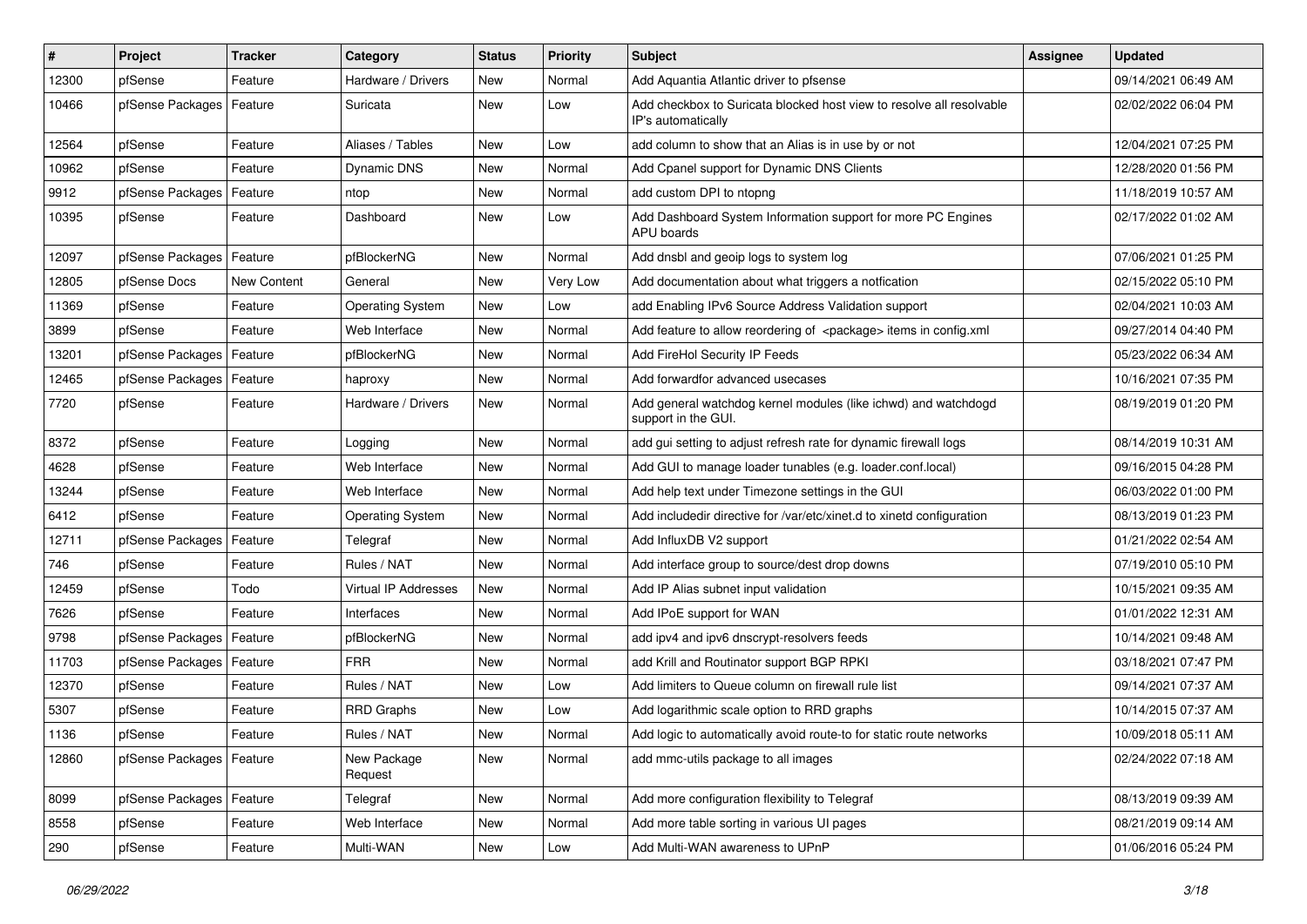| #     | Project                    | <b>Tracker</b> | Category               | <b>Status</b> | <b>Priority</b> | <b>Subject</b>                                                                                             | <b>Assignee</b> | <b>Updated</b>      |
|-------|----------------------------|----------------|------------------------|---------------|-----------------|------------------------------------------------------------------------------------------------------------|-----------------|---------------------|
| 753   | pfSense                    | Feature        | OpenVPN                | <b>New</b>    | Normal          | Add OpenVPN foreign option support                                                                         |                 | 09/02/2019 10:38 AM |
| 13009 | pfSense                    | Feature        | OpenVPN                | <b>New</b>    | Normal          | Add option for multiple remote addresses to OpenVPN Client                                                 |                 | 03/31/2022 12:42 PM |
| 7800  | pfSense                    | Feature        | Logging                | <b>New</b>    | Normal          | Add option for state logging                                                                               |                 | 08/13/2019 03:51 PM |
| 7686  | pfSense Packages           | Feature        | haproxy                | New           | Normal          | Add option in HAProxy to configure SSL defaults based on the Mozilla<br><b>SSL Configuration Generator</b> |                 | 08/16/2019 01:09 PM |
| 11056 | pfSense                    | Feature        | Interfaces             | <b>New</b>    | Normal          | Add option to disable flow-control on interfaces in GUI                                                    |                 | 11/11/2020 04:41 PM |
| 4098  | pfSense                    | Feature        | Authentication         | <b>New</b>    | Normal          | Add option to force a password change on login                                                             |                 | 08/21/2019 10:31 AM |
| 12329 | pfSense Packages           | Feature        | Avahi                  | <b>New</b>    | Normal          | Add optional floating firewall rules for IPv4 and IPv6                                                     |                 | 02/09/2022 04:43 PM |
| 8330  | pfSense                    | Feature        | DHCP (IPv4)            | <b>New</b>    | Normal          | add options for ddns-local-address statements                                                              |                 | 04/27/2021 12:31 PM |
| 3882  | pfSense                    | Feature        | Web Interface          | New           | Normal          | Add OUI database to the base system, remove dependency on nmap                                             |                 | 03/08/2018 06:44 PM |
| 10547 | pfSense Packages           | Feature        | New Package<br>Request | <b>New</b>    | Normal          | Add package addrwatch. Addrwatch is like arpwatch but works with<br>ipv4 and ipv6                          |                 | 05/11/2020 09:20 AM |
| 9315  | pfSense Packages   Feature |                | New Package<br>Request | New           | Normal          | Add Package: dnscrypt-proxy                                                                                |                 | 03/05/2021 02:38 AM |
| 2771  | pfSense                    | Feature        | Rules / NAT            | <b>New</b>    | Normal          | Add packet tracing simulator                                                                               |                 | 08/13/2019 12:24 PM |
| 10839 | pfSense                    | Feature        | Traffic Shaper (ALTQ)  | <b>New</b>    | Normal          | Add popular messengers to the Traffic Shaper Wizard                                                        |                 | 08/18/2020 10:07 AM |
| 5360  | pfSense                    | Feature        | UPnP/NAT-PMP           | <b>New</b>    | Normal          | Add possibility to configure independent "UPnP & NAT-PMP"<br>instances                                     |                 | 10/31/2015 04:25 AM |
| 8216  | pfSense Packages           | Feature        | Telegraf               | <b>New</b>    | Normal          | Add prometheus output for telegraf                                                                         |                 | 09/09/2020 05:33 AM |
| 6804  | pfSense                    | Feature        | Diagnostics            | <b>New</b>    | Very Low        | Add row counter into Diagnostics -> Edit File                                                              |                 | 08/20/2019 03:44 PM |
| 9060  | pfSense                    | Feature        | Logging                | <b>New</b>    | Normal          | add rule name filtering field for firewall log viewer                                                      |                 | 08/14/2019 12:38 PM |
| 4997  | pfSense                    | Feature        | Rules / NAT            | <b>New</b>    | Normal          | Add setting option to choose default log action for new firewall rules                                     |                 | 08/20/2019 03:29 PM |
| 9044  | pfSense Packages           | Feature        | New Package<br>Request | <b>New</b>    | Normal          | <b>Add SoftEther</b>                                                                                       |                 | 11/02/2019 10:51 AM |
| 9222  | pfSense                    | Feature        | Authentication         | <b>New</b>    | Normal          | Add sshguard log when release an IP                                                                        |                 | 08/14/2019 01:00 PM |
| 13058 | pfSense                    | Todo           | Rules / NAT            | New           | Normal          | Add static routes and directly connected networks back to policy route<br>negation rules                   |                 | 04/13/2022 08:05 AM |
| 5525  | pfSense                    | Feature        | OpenVPN                | New           | Normal          | Add static routes for OpenVPN client remote peer addresses when<br>using non-default WANs                  |                 | 11/25/2015 08:44 AM |
| 13296 | pfSense                    | Feature        | DHCP (IPv6)            | New           | Normal          | Add support for DHCP6 OPTION PD EXCLUDE (RFC 6603)                                                         |                 | 06/24/2022 10:10 PM |
| 12286 | pfSense Packages           | Bug            | FreeRADIUS             | New           | Normal          | Add support for ntlm auth in LDAP                                                                          |                 | 08/20/2021 08:27 AM |
| 13260 | pfSense                    | Feature        | Authentication         | New           | Normal          | Add support for OpenVPN static-challenge                                                                   |                 | 06/09/2022 02:04 PM |
| 10600 | pfSense Packages           | Feature        | pfBlockerNG            | New           | Normal          | Add support for pfBlockerNG "Action list" feature                                                          |                 | 08/10/2020 02:39 AM |
| 11931 | pfSense Packages           | Feature        | <b>ACME</b>            | New           | Normal          | Add support for validating a domain's ownership via Google Cloud<br>Cloud DNS                              |                 | 02/15/2022 03:18 AM |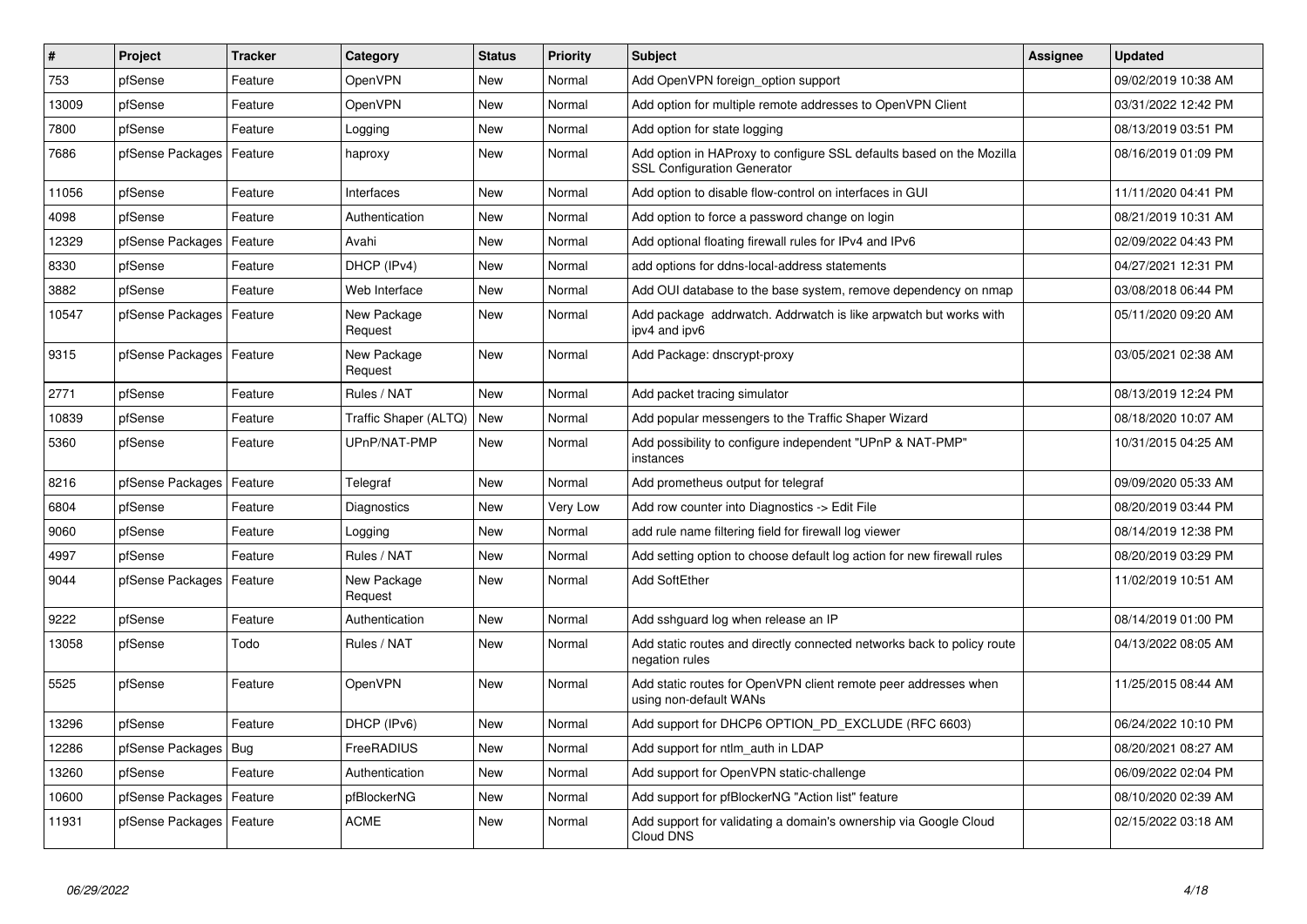| $\vert$ # | Project                    | <b>Tracker</b>     | Category                 | <b>Status</b> | <b>Priority</b> | <b>Subject</b>                                                                                                   | <b>Assignee</b> | <b>Updated</b>      |
|-----------|----------------------------|--------------------|--------------------------|---------------|-----------------|------------------------------------------------------------------------------------------------------------------|-----------------|---------------------|
| 9238      | pfSense Packages           | Feature            | New Package<br>Request   | New           | Normal          | Add support for Zerotier                                                                                         |                 | 05/17/2021 01:58 PM |
| 12139     | pfSense                    | Feature            | <b>DNS Forwarder</b>     | New           | Normal          | Add support in for specifying a DNSMASQ configuration file                                                       |                 | 07/16/2021 09:45 PM |
| 10223     | pfSense                    | Feature            | Interfaces               | <b>New</b>    | Normal          | Add the ability to create additional loopback interfaces                                                         |                 | 12/15/2020 04:35 PM |
| 12521     | pfSense                    | Feature            | <b>Operating System</b>  | <b>New</b>    | Very Low        | Add the BBR2, QUIC, RACK Congestion Control (CC) protocols                                                       |                 | 11/15/2021 07:40 AM |
| 7922      | pfSense                    | Feature            | Rules / NAT              | New           | Normal          | Add the option to select the ISP IPv6 Delegated Prefix as a<br>destination in firewall rules                     |                 | 10/10/2017 06:36 PM |
| 12676     | pfSense                    | Feature            | Rules / NAT              | <b>New</b>    | Normal          | Add the Tagged option on the Port Forward rules edit page                                                        |                 | 01/11/2022 05:52 AM |
| 4374      | pfSense                    | Feature            | Notifications            | New           | Low             | Add timestamps to notification e-mails                                                                           |                 | 02/05/2015 12:43 AM |
| 10514     | pfSense                    | Feature            | Web Interface            | <b>New</b>    | Normal          | Add to every page an unparsed Notes field for administrative<br>reference                                        |                 | 04/30/2020 06:32 PM |
| 9800      | pfSense                    | Feature            | Hardware / Drivers       | <b>New</b>    | Normal          | Add toggle for net.isr.dispatch=deferred in GUI                                                                  |                 | 09/29/2019 06:18 AM |
| 7181      | pfSense                    | Feature            | Rules / NAT              | <b>New</b>    | Low             | Add Top and Add Bottom on Seperator                                                                              |                 | 08/21/2019 08:55 AM |
| 13311     | pfSense Docs               | <b>New Content</b> | Troubleshooting          | <b>New</b>    | High            | Add troubleshooting tips for ZFS boot issues                                                                     |                 | 06/28/2022 11:04 AM |
| 9591      | pfSense                    | Feature            | Rules / NAT              | <b>New</b>    | Normal          | Add under firewall rules a search box                                                                            |                 | 08/14/2019 02:39 PM |
| 12457     | pfSense Docs               | Todo               | Packages                 | New           | Very Low        | Add UPS Configuration Recipes for apcupsd and nut UPS Packages<br>with Common Brand Units                        |                 | 10/18/2021 08:37 AM |
| 7852      | pfSense                    | Feature            | <b>DNS Resolver</b>      | <b>New</b>    | Normal          | Add views support to Unbound GUI                                                                                 |                 | 09/11/2017 12:26 PM |
| 8161      | pfSense Packages   Feature |                    | FreeRADIUS               | New           | Very Low        | Add virtual server support to FreeRadius                                                                         |                 | 12/05/2017 01:57 PM |
| 12905     | pfSense                    | Bug                | Web Interface            | <b>New</b>    | Normal          | Add VLAN Re-assignment to Import Interface Mismatch Wizard                                                       |                 | 03/07/2022 08:05 AM |
| 11732     | pfSense Plus               | Feature            | Hardware / Drivers       | <b>New</b>    | Normal          | Add VXLAN Support to pfSense Plus                                                                                |                 | 03/15/2022 02:35 AM |
| 11280     | pfSense                    | Todo               | WireGuard                | New           | Normal          | Add WireGuard to ALTQ list                                                                                       |                 | 04/27/2021 12:32 PM |
| 12859     | pfSense Packages           | Feature            | Zabbix                   | New           | Normal          | Add Zabbix 6.0 LTS (agent and proxy) packages                                                                    |                 | 02/23/2022 07:11 AM |
| 10265     | pfSense Packages   Bug     |                    | Notes                    | New           | Very Low        | Adding a Note with malformed title will force system restore                                                     |                 | 02/27/2020 10:12 AM |
| 11410     | pfSense Packages   Feature |                    | New Package<br>Request   | New           | Normal          | adding bpytop (former Bashtop)                                                                                   |                 | 07/26/2021 12:33 PM |
| 12658     | pfSense Packages   Feature |                    | darkstat                 | New           | Normal          | Adding prometheus metrics to darkstat                                                                            |                 | 05/27/2022 09:44 PM |
| 4899      | pfSense                    | Feature            | DHCP (IPv4)              | New           | Normal          | Additional BOOTP/DHCP Options should allow a force option                                                        |                 | 01/02/2018 02:24 PM |
| 790       | pfSense                    | Feature            | <b>Operating System</b>  | <b>New</b>    | Normal          | Advanced options for dnsclient (resolv.conf)                                                                     |                 | 04/21/2022 12:39 PM |
| 13074     | pfSense Plus               | Bug                | Cryptographic<br>Modules | New           | Normal          | AES-GCM with SafeXcel on Netgate 2100 causes MBUF overload                                                       |                 | 06/12/2022 11:14 AM |
| 9654      | pfSense                    | <b>Bug</b>         | <b>DNS Resolver</b>      | New           | Normal          | After reboot, the DNS resolver must be restarted before it will<br>advertise the ipv6 DNS address of the router. |                 | 11/20/2020 03:12 AM |
| 11493     | pfSense Packages   Bug     |                    | Zabbix                   | New           | Very Low        | After upgrade zabbix proxy wont start                                                                            |                 | 02/21/2021 05:31 AM |
| 12708     | pfSense                    | Bug                | Aliases / Tables         | New           | Normal          | alias with non resolving DNS entry breaks underlying pf table                                                    |                 | 02/20/2022 06:13 PM |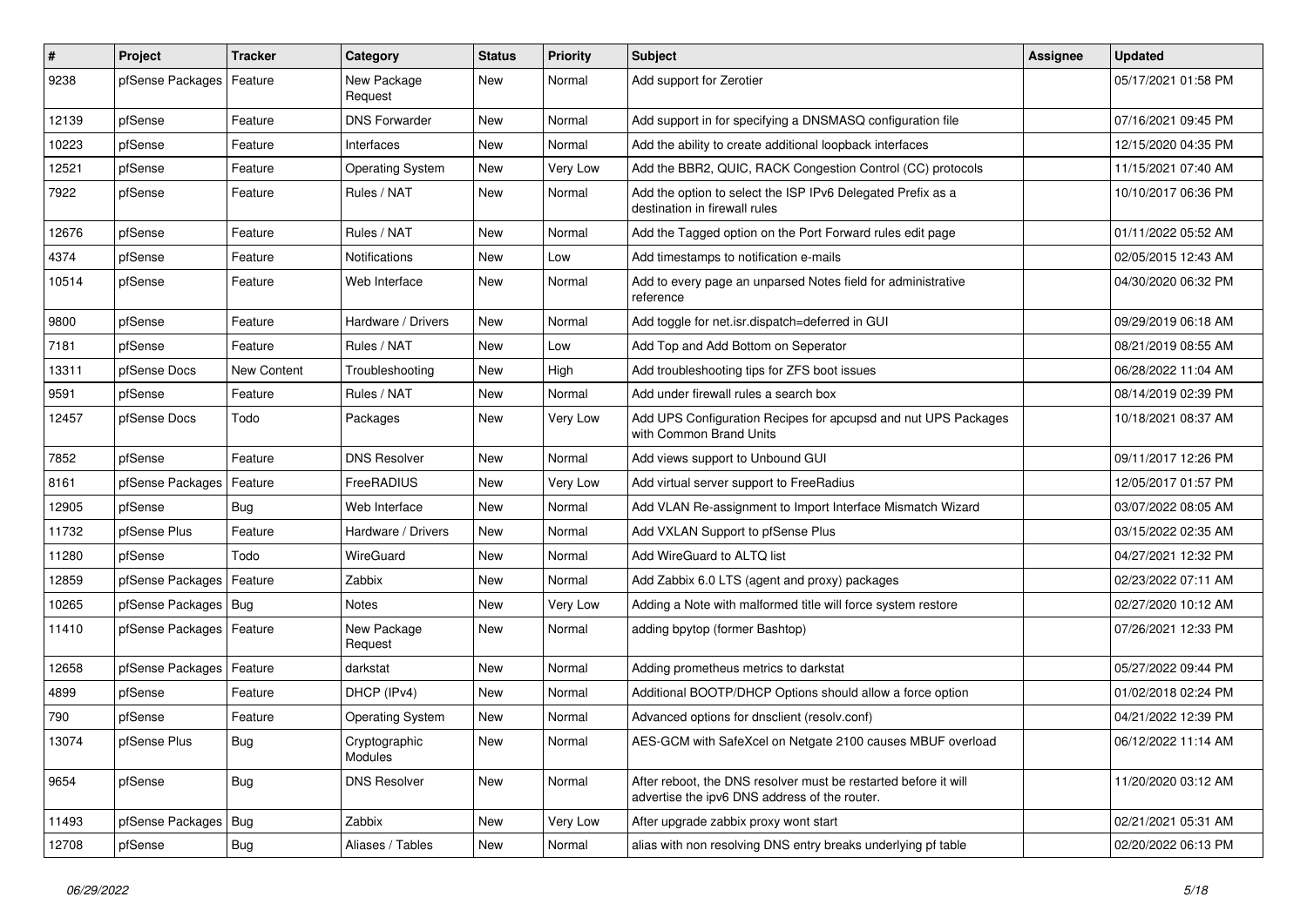| $\sharp$ | Project          | <b>Tracker</b> | Category              | <b>Status</b> | <b>Priority</b> | <b>Subject</b>                                                                       | <b>Assignee</b> | <b>Updated</b>      |
|----------|------------------|----------------|-----------------------|---------------|-----------------|--------------------------------------------------------------------------------------|-----------------|---------------------|
| 4195     | pfSense          | Feature        | Aliases / Tables      | <b>New</b>    | Low             | Aliases: sections                                                                    |                 | 08/21/2019 11:01 AM |
| 6457     | pfSense          | Feature        | Installer             | New           | Normal          | Allow ability to configure AWS EC2 AMI via userdata                                  |                 | 09/21/2020 02:54 PM |
| 946      | pfSense          | Feature        | <b>IPsec</b>          | New           | Normal          | Allow aliases to be used to define IPsec phase 2 networks                            |                 | 04/21/2022 12:39 PM |
| 4989     | pfSense          | Feature        | <b>IPsec</b>          | New           | Normal          | Allow all valid strongswan remote gateway options in gui                             |                 | 08/20/2015 02:57 PM |
| 3862     | pfSense          | Feature        | <b>IGMP Proxy</b>     | New           | Normal          | Allow configuration of IGMP proxy's 'quickleave' parameter from the<br>web interface |                 | 04/05/2016 03:24 AM |
| 3552     | pfSense          | Feature        | <b>PPP</b> Interfaces | <b>New</b>    | Normal          | Allow configuring link keep-alive value in PPP                                       |                 | 05/14/2014 10:26 AM |
| 12736    | pfSense Packages | Feature        | pfBlockerNG           | <b>New</b>    | Low             | Allow custom cron intervals                                                          |                 | 01/30/2022 08:55 PM |
| 12600    | pfSense          | Feature        | Aliases / Tables      | New           | Normal          | allow custom mask for a network alias created from a FQDN                            |                 | 12/15/2021 10:50 AM |
| 6776     | pfSense          | Feature        | Rules / NAT           | New           | Normal          | Allow disabling of "filter rule association" by default                              |                 | 08/17/2021 10:56 AM |
| 9063     | pfSense          | Feature        | Dynamic DNS           | <b>New</b>    | Normal          | Allow dynamic DNS client entry to specify which Check IP service to<br>use           |                 | 10/24/2018 11:53 AM |
| 3623     | pfSense          | Feature        | Package System        | New           | Normal          | Allow each package to choose if it is restarted on interface events                  |                 | 04/26/2014 01:00 PM |
| 5825     | pfSense          | Feature        | Authentication        | <b>New</b>    | Normal          | Allow EAP-RADIUS for authentication servers                                          |                 | 08/21/2019 10:32 AM |
| 4501     | pfSense          | Feature        | Notifications         | <b>New</b>    | Normal          | Allow email report to send multiple destination                                      |                 | 02/06/2016 04:07 AM |
| 7691     | pfSense Packages | Feature        | Squid                 | <b>New</b>    | Normal          | Allow for custom icap services for squid                                             |                 | 08/24/2017 03:16 AM |
| 5629     | pfSense          | Bug            | <b>IPsec</b>          | <b>New</b>    | Normal          | Allow for IPsec configuration using certs without a CA                               |                 | 12/31/2021 05:21 PM |
| 4165     | pfSense          | Feature        | Rules / NAT           | <b>New</b>    | Low             | Allow for security zones when defining interfaces and firewall rules.                |                 | 02/06/2016 04:35 AM |
| 8769     | pfSense Packages | Feature        | FreeRADIUS            | <b>New</b>    | Normal          | Allow FreeRADIUS users to change their own Passwords and Pins                        |                 | 10/11/2018 11:34 AM |
| 6796     | pfSense          | Feature        | Interfaces            | New           | Normal          | Allow hostnames as GRE and GIF endpoints                                             |                 | 08/13/2019 02:35 PM |
| 7971     | pfSense          | Feature        | Captive Portal        | <b>New</b>    | Normal          | Allow import, export and synchronization of MACs under Captive<br>Portal service     |                 | 10/19/2017 04:56 AM |
| 1268     | pfSense          | Feature        | Certificates          | <b>New</b>    | Normal          | Allow mass renewing of certs                                                         |                 | 11/01/2019 03:17 PM |
| 6956     | pfSense          | Feature        | Captive Portal        | <b>New</b>    | Normal          | Allow more control over concurrent logins                                            |                 | 11/23/2016 12:01 PM |
| 371      | pfSense          | Feature        | Rules / NAT           | <b>New</b>    | Normal          | Allow moving of bogon and RFC 1918 rules                                             |                 | 02/06/2016 04:53 AM |
| 10890    | pfSense          | Feature        | Interfaces            | <b>New</b>    | Normal          | Allow multiple assigned interfaces to track status of a single switch<br>port        |                 | 09/14/2020 07:20 AM |
| 11438    | pfSense          | Feature        | Hardware / Drivers    | New           | Low             | Allow multiple cryptographic accelerator modules to be loaded at the<br>same time    |                 | 02/18/2021 12:40 PM |
| 6604     | pfSense          | Feature        | <b>NTPD</b>           | <b>New</b>    | Normal          | Allow NTP server list to be overridden by DHCP/PPP                                   |                 | 08/13/2019 01:39 PM |
| 10841    | pfSense Packages | Feature        | pfBlockerNG           | New           | Normal          | Allow per Source/VLAN/Network individual black&whitelists                            |                 | 10/18/2020 07:42 AM |
| 7078     | pfSense          | Feature        | OpenVPN               | New           | Low             | Allow reordering of client specific overrides in OpenVPN                             |                 | 11/21/2019 02:48 PM |
| 8458     | pfSense          | Feature        | Dashboard             | <b>New</b>    | Low             | Allow reordering of interface widget                                                 |                 | 08/14/2019 10:52 AM |
| 2479     | pfSense          | Feature        | Dashboard             | New           | Normal          | Allow reordering of the traffic graphs on the dashboard                              |                 | 06/08/2012 04:13 PM |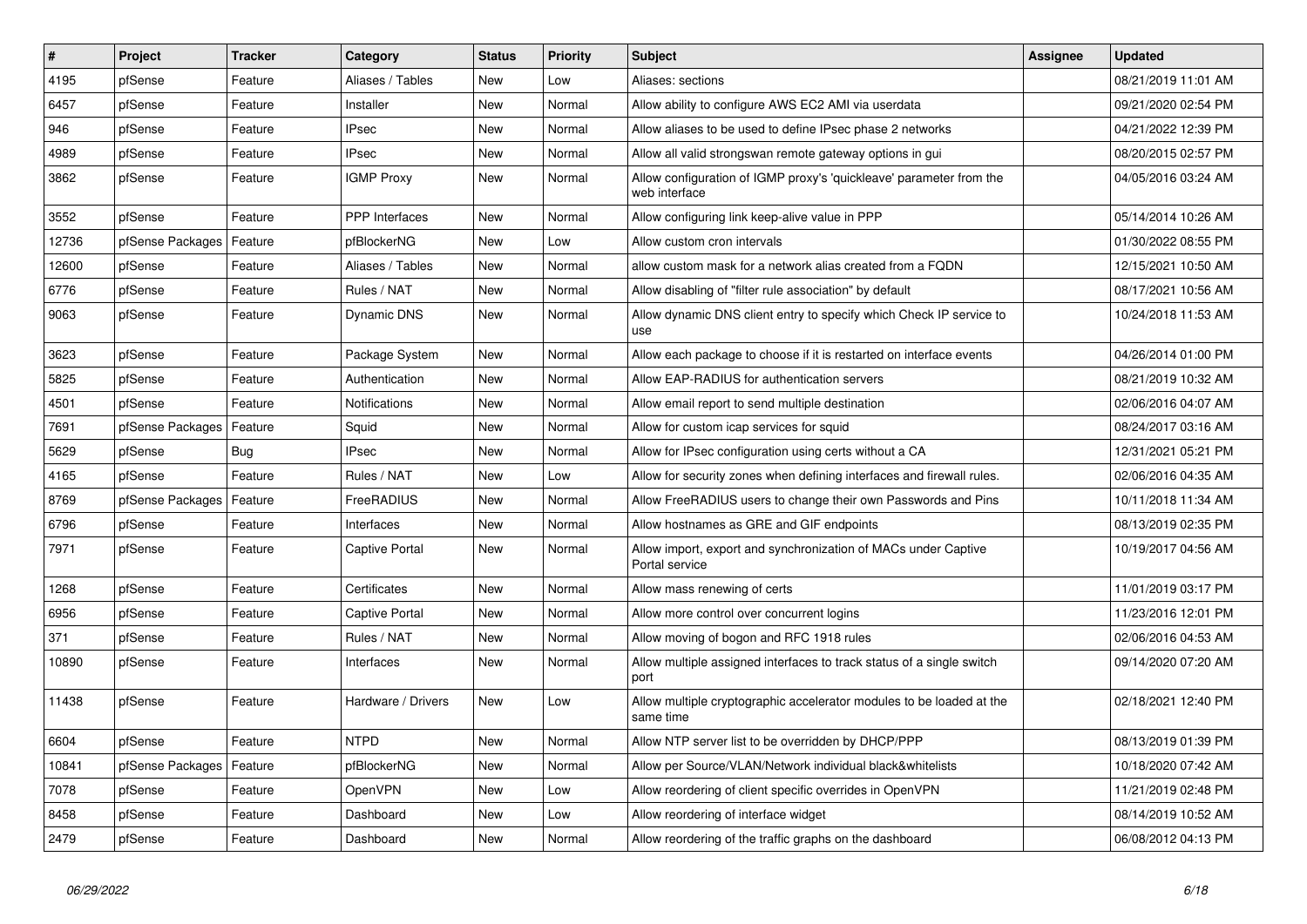| $\sharp$ | Project                | <b>Tracker</b> | Category                 | <b>Status</b> | Priority | Subject                                                                                                 | <b>Assignee</b> | <b>Updated</b>      |
|----------|------------------------|----------------|--------------------------|---------------|----------|---------------------------------------------------------------------------------------------------------|-----------------|---------------------|
| 1935     | pfSense                | Feature        | Rules / NAT              | New           | Normal   | Allow rule with max-src-conn-* options to make conditional use of<br>"overload <virusprot>"</virusprot> |                 | 10/07/2011 09:31 AM |
| 8178     | pfSense                | Feature        | Package System           | New           | Normal   | Allow setting attributes for form elements in package XML                                               |                 | 12/09/2017 07:48 PM |
| 12077    | pfSense                | Feature        | Gateways                 | New           | Normal   | Allow stick-connections per gateway group                                                               |                 | 06/24/2021 08:45 AM |
| 10468    | pfSense                | Feature        | Web Interface            | <b>New</b>    | Normal   | Allow to download log files from WebGUI                                                                 |                 | 04/17/2020 06:17 AM |
| 10258    | pfSense                | Feature        | Certificates             | New           | Very Low | allow to sign CA                                                                                        |                 | 02/20/2020 04:20 AM |
| 10377    | pfSense Packages       | Feature        | FreeRADIUS               | New           | Very Low | Allow usage of TOTP (Google-Authenticator) without PIN                                                  |                 | 03/30/2020 11:43 AM |
| 12473    | pfSense                | Feature        | <b>IPsec</b>             | <b>New</b>    | Normal   | Allow user adjustment of IPsec Keep Alive periodic checks                                               |                 | 12/22/2021 05:59 AM |
| 10843    | pfSense                | Feature        | Authentication           | New           | Normal   | Allow user manager settings to specify multiple authentication servers                                  |                 | 01/13/2022 07:22 AM |
| 8483     | pfSense                | Feature        | Traffic Shaper (ALTQ)    | <b>New</b>    | Normal   | Allow user to choose order of Queues status                                                             |                 | 08/21/2019 09:12 AM |
| 7902     | pfSense Packages       | Feature        | OpenVPN Client<br>Export | New           | Low      | allow vpn client export of other to be a blank field                                                    |                 | 08/19/2019 03:33 PM |
| 11757    | pfSense                | Feature        | <b>XMLRPC</b>            | <b>New</b>    | Normal   | Allow XMLRPC sync to bypass default auth server in favor of local<br>database                           |                 | 03/30/2021 03:18 PM |
| 12903    | pfSense                | Feature        | Notifications            | New           | Normal   | alternative authentication methods for email notifications?                                             |                 | 03/07/2022 07:52 AM |
| 10765    | pfSense                | <b>Bug</b>     | Authentication           | New           | Normal   | Ampersands in Idap_extended_query are escaped twice                                                     |                 | 09/02/2020 07:55 AM |
| 10845    | pfSense Packages       | Bug            | apcupsd                  | New           | Normal   | apcupsd doesn't stop when not enabled                                                                   |                 | 08/24/2020 10:16 AM |
| 8454     | pfSense Packages       | Bug            | arpwatch                 | <b>New</b>    | Very Low | Arpwatch package break email notifications from other sources                                           |                 | 06/23/2022 07:49 PM |
| 9676     | pfSense Packages       | Bug            | pfBlockerNG              | New           | Normal   | AS lookup fails                                                                                         |                 | 12/26/2019 12:17 AM |
| 12632    | pfSense                | <b>Bug</b>     | Gateways                 | New           | High     | Assigning a /30 WAN IP address at the console does not save the<br>gateway correctly                    |                 | 06/28/2022 12:01 PM |
| 13289    | pfSense                | <b>Bug</b>     | Backup / Restore         | New           | Low      | Attempting to restore a 0 byte "config.xml" prints an error that the file<br>cannot be read             |                 | 06/28/2022 12:01 PM |
| 7757     | pfSense                | <b>Bug</b>     | Backup / Restore         | <b>New</b>    | Normal   | Auto Config Backup fails to upload unless Default Gateway is up                                         |                 | 08/16/2019 12:47 PM |
| 12553    | pfSense                | Feature        | Backup / Restore         | New           | Normal   | Auto Config Backup: Allow selecting multiple backups for deletion                                       |                 | 02/22/2022 04:27 AM |
| 11572    | pfSense Packages   Bug |                | pfBlockerNG              | <b>New</b>    | High     | Auto created firewall rules have IPv4 as protocol only - even for IPv6<br>lists.                        |                 | 06/25/2022 10:59 AM |
| 7602     | pfSense                | Feature        | <b>Operating System</b>  | New           | Normal   | Auto-Create bootable USB for recovery                                                                   |                 | 08/13/2019 09:50 AM |
| 7688     | pfSense                | Feature        | Backup / Restore         | <b>New</b>    | Low      | AutoConfigBackup - Info Icon - username only                                                            |                 | 10/22/2017 10:46 AM |
| 9775     | pfSense                | Feature        | Backup / Restore         | New           | Normal   | AutoConfigBackup - Rolling per day/hour cap on changes, retention<br>policy                             |                 | 09/20/2019 09:19 AM |
| 4681     | pfSense                | Feature        | Backup / Restore         | New           | Normal   | AutoConfigBackup make a way to easily download a saved backup                                           |                 | 08/16/2019 12:46 PM |
| 3053     | pfSense                | Feature        | Captive Portal           | New           | Normal   | Automatically add DHCP static addresses to CP passthru-mac                                              |                 | 06/21/2013 11:54 AM |
| 2443     | pfSense                | Feature        | PPP Interfaces           | New           | Normal   | Automatically start 3G usb interfaces upon plugin                                                       |                 | 05/20/2012 05:37 PM |
| 11588    | pfSense                | Feature        | WireGuard                | New           | Low      | Automatically suggest next IP address in Wireguard interface subnet<br>when creating a peer             |                 | 12/22/2021 03:35 AM |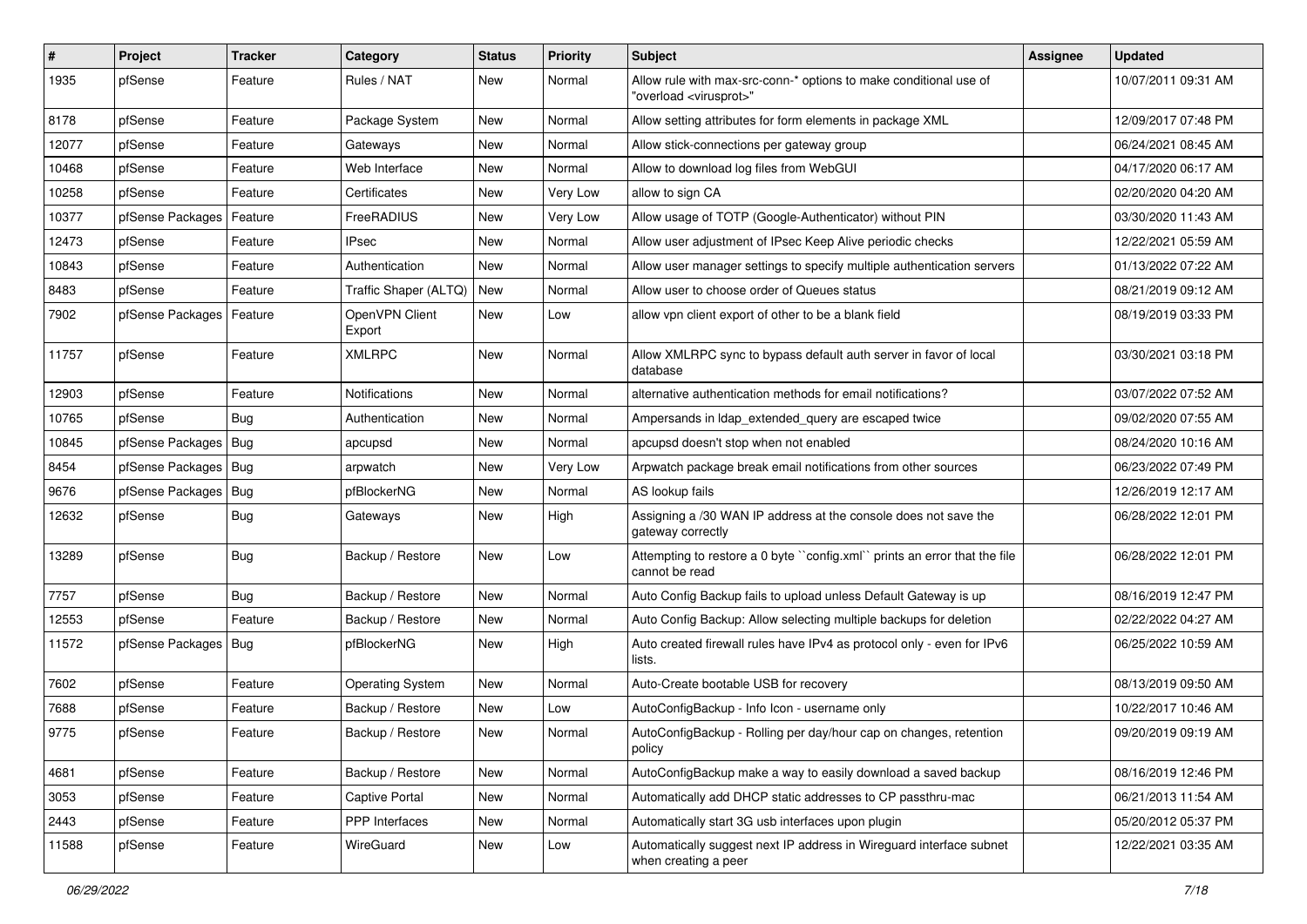| $\vert$ # | Project                       | <b>Tracker</b> | Category               | <b>Status</b> | Priority | Subject                                                                                                                 | <b>Assignee</b> | <b>Updated</b>      |
|-----------|-------------------------------|----------------|------------------------|---------------|----------|-------------------------------------------------------------------------------------------------------------------------|-----------------|---------------------|
| 5735      | pfSense                       | Feature        | Aliases / Tables       | New           | Very Low | Automaticaly add DHCP leases to alias list or make it readable in<br>selected fields                                    |                 | 08/21/2019 11:01 AM |
| 6390      | pfSense                       | Todo           | Dashboard              | New           | Low      | Autoscale from Traffic Graph not correct size (big graphs)                                                              |                 | 05/23/2016 01:38 PM |
| 9495      | pfSense Packages   Bug        |                | AWS VPC                | New           | Normal   | AWS VPC VPN wizard produces incorrect config (SHA256 should be<br>SHA1)                                                 |                 | 08/19/2019 02:45 PM |
| 9497      | pfSense Packages              | Bug            | AWS VPC                | <b>New</b>    | Normal   | AWS VPN Wizard: WebGUI times out.                                                                                       |                 | 11/13/2019 10:07 AM |
| 10000     | pfSense                       | <b>Bug</b>     | Dynamic DNS            | New           | Normal   | Azure Dynamic DNS A and AAAA Records for Apex Zone                                                                      |                 | 03/31/2020 09:03 AM |
| 13187     | pfSense                       | Documentation  | Upgrade                | <b>New</b>    | Normal   | Azure Frequently asked questions                                                                                        |                 | 05/20/2022 06:52 AM |
| 6608      | pfSense                       | Feature        | Backup / Restore       | New           | Low      | backup and restore dhcp                                                                                                 |                 | 07/13/2016 04:09 PM |
| 11110     | pfSense                       | <b>Bug</b>     | Backup / Restore       | <b>New</b>    | Normal   | Backup file should be checked before restoring a specific area                                                          |                 | 12/05/2020 02:50 PM |
| 286       | pfSense                       | Feature        | Backup / Restore       | New           | Normal   | Backup/restore users individually                                                                                       |                 | 01/09/2021 03:48 PM |
| 12504     | pfSense                       | Bug            | Interfaces             | New           | Normal   | BCM57412 NetXtreme-E 10Gb RDMA Ethernet controller issue                                                                |                 | 11/05/2021 04:51 AM |
| 13256     | pfSense                       | Feature        | DHCP (IPv4)            | New           | Normal   | Better handling of duplicate IPs in static DHCP assignments                                                             |                 | 06/11/2022 04:51 PM |
| 11563     | pfSense Packages              | Bug            | <b>BIND</b>            | New           | High     | BIND GUI writes TXT records > 255 characters                                                                            |                 | 02/27/2021 07:11 AM |
| 11634     | pfSense Packages   Regression |                | <b>BIND</b>            | New           | Normal   | bind hangs when pfsense is reconnecting as an openvpn client to a<br>TUN openypn server                                 |                 | 03/14/2021 07:23 AM |
| 8197      | pfSense Packages   Bug        |                | <b>BIND</b>            | <b>New</b>    | Normal   | BIND UI fails to properly update zone with inline DNSSEC signing<br>enabled                                             |                 | 02/18/2019 05:23 PM |
| 11074     | pfSense Packages   Bug        |                | <b>BIND</b>            | New           | Low      | bind Zone Settings Zones, Save button opens "Confirmation required<br>to save changes"                                  |                 | 11/16/2020 11:08 AM |
| 10472     | pfSense Packages   Feature    |                | Suricata               | New           | Low      | Blocked host alert table break out by timestamp and type to allow<br>sorting by date                                    |                 | 04/17/2020 12:46 PM |
| 11742     | pfSense Packages   Bug        |                | Suricata               | New           | Normal   | Blocking / Unblocking is not working correctly.                                                                         |                 | 09/01/2021 11:08 AM |
| 7182      | pfSense                       | Feature        | Dashboard              | New           | Normal   | Break up System Widget on the Dashboard                                                                                 |                 | 08/21/2019 08:59 AM |
| 11139     | pfSense                       | Documentation  | Interfaces             | New           | Normal   | <b>Bridges and VLANs</b>                                                                                                |                 | 12/07/2020 12:32 PM |
| 11890     | pfSense Packages   Feature    |                | New Package<br>Request | <b>New</b>    | Normal   | Browser-based "clientless" VPN                                                                                          |                 | 05/05/2021 07:26 AM |
| 11925     | pfSense                       | Bug            | <b>OpenVPN</b>         | New           | Normal   | Calling-Station-Id always set to WAN IP                                                                                 |                 | 05/14/2021 09:27 AM |
| 4707      | pfSense                       | Feature        | Rules / NAT            | <b>New</b>    | Normal   | Can't override block port 0 rules in filter.inc                                                                         |                 | 08/13/2019 12:53 PM |
| 1620      | pfSense Packages   Bug        |                | Squid                  | New           | Normal   | Can't use transparent proxy when using bridge.                                                                          |                 | 10/07/2021 04:19 AM |
| 12542     | pfSense                       | <b>Bug</b>     | Virtual IP Addresses   | New           | Normal   | Cannot assign a same IPv6 Link-Local address to different interfaces                                                    |                 | 11/25/2021 01:41 AM |
| 8263      | pfSense                       | <b>Bug</b>     | Traffic Shaper (ALTQ)  | New           | Normal   | Cannot create a nonlinear `Link Share` service curve because of: "the<br>sum of the child bandwidth higher than parent" |                 | 11/05/2020 07:31 AM |
| 8614      | pfSense                       | Bug            | DHCP (IPv4)            | New           | Normal   | Cannot remove Additional BOOTP/DHCP Options                                                                             |                 | 08/21/2019 09:15 AM |
| 12737     | pfSense                       | Bug            | Certificates           | New           | Normal   | CApath is not defined by default in curl                                                                                |                 | 06/28/2022 12:01 PM |
| 7403      | pfSense Packages   Bug        |                | FreeRADIUS             | New           | Normal   | Captive Portal + freeradius2 + MySQL problems with German Umlaut                                                        |                 | 03/17/2017 09:12 AM |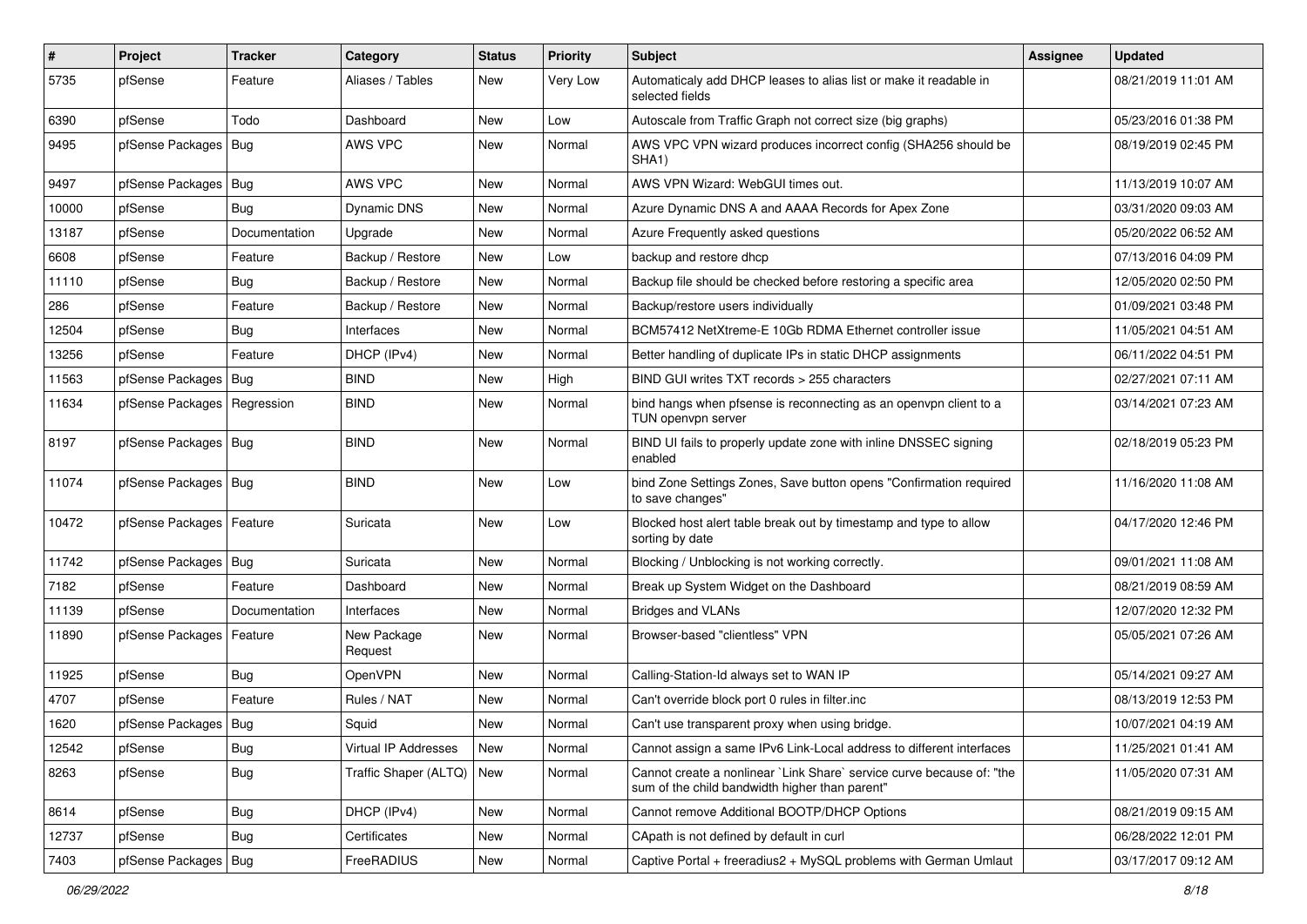| $\vert$ # | Project                | <b>Tracker</b> | Category              | <b>Status</b> | <b>Priority</b> | Subject                                                                                                         | Assignee | <b>Updated</b>      |
|-----------|------------------------|----------------|-----------------------|---------------|-----------------|-----------------------------------------------------------------------------------------------------------------|----------|---------------------|
| 11189     | pfSense                | Feature        | Captive Portal        | New           | Normal          | Captive Portal - Tarpit option                                                                                  |          | 12/23/2020 06:44 PM |
| 7608      | pfSense Packages       | Feature        | FreeRADIUS            | New           | Very Low        | Captive Portal amount of traffic Account + Free Radius+Mysql                                                    |          | 05/28/2017 09:08 AM |
| 9012      | pfSense Packages       | Bug            | Squid                 | New           | Very Low        | Captive Portal authentication in Squid Proxy Server does not work                                               |          | 10/12/2019 05:06 AM |
| 2963      | pfSense                | Feature        | Captive Portal        | <b>New</b>    | Normal          | Captive Portal MAC authentication request                                                                       |          | 08/22/2017 09:09 PM |
| 9627      | pfSense                | Feature        | Captive Portal        | New           | Normal          | Captive Portal only shows authenticated users                                                                   |          | 08/14/2019 02:48 PM |
| 12357     | pfSense                | Bug            | <b>Captive Portal</b> | New           | Normal          | Captive Portal popup Logout button loads full login page in popup<br>when clicked                               |          | 10/27/2021 12:10 PM |
| 4724      | pfSense                | Feature        | <b>Captive Portal</b> | New           | Low             | Captive Portal Status Add Client Hostname                                                                       |          | 05/22/2015 08:38 AM |
| 2573      | pfSense                | Feature        | Captive Portal        | New           | Normal          | Captive Portal support of RADIUS POD (Packet of Disconnect)                                                     |          | 10/17/2016 03:14 AM |
| 2025      | pfSense                | Feature        | Captive Portal        | New           | Normal          | Captive Portal: Easy accessible Logout page instead of Logout pop-up<br>window                                  |          | 02/06/2016 04:59 AM |
| 2545      | pfSense                | Feature        | Captive Portal        | New           | Low             | CaptivePortal: Custom "Re-authenticate every x minutes"                                                         |          | 07/08/2012 05:21 PM |
| 13222     | pfSense                | Bug            | UPnP/NAT-PMP          | New           | Normal          | CARP IP does not listen for NAT-PMP packets                                                                     |          | 05/26/2022 02:28 PM |
| 12581     | pfSense                | Regression     | DHCP (IPv6)           | New           | Normal          | CARP IPv6 assigned address does not get advertised to endpoints<br>with RADV                                    |          | 12/16/2021 02:34 PM |
| 5567      | pfSense                | Feature        | Dashboard             | <b>New</b>    | Low             | CARP status widget does not update in real time                                                                 |          | 08/20/2019 03:33 PM |
| 12382     | pfSense                | Regression     | OpenVPN               | New           | Normal          | Certificate Depth checking creates OpenVPN micro-outages every<br>time a user authenticates after 2.5.2 upgrade |          | 01/17/2022 04:17 AM |
| 11203     | pfSense                | Bug            | Certificates          | New           | Normal          | certificate manager very slow                                                                                   |          | 12/31/2020 11:57 AM |
| 13305     | pfSense                | Feature        | Certificates          | <b>New</b>    | Normal          | Certificate Revocation page should show expiration date                                                         |          | 06/27/2022 10:26 AM |
| 10729     | pfSense                | <b>Bug</b>     | Package System        | <b>New</b>    | Normal          | Certificate verification failed for pkg.freebsd.org                                                             |          | 07/05/2020 01:12 AM |
| 13294     | pfSense                | Feature        | Gateways              | New           | Low             | Change gateway name                                                                                             |          | 06/22/2022 06:07 PM |
| 13110     | pfSense                | <b>Bug</b>     | CARP                  | New           | Very Low        | changing CARP VIP address does not update outbound NAT interface<br>IP                                          |          | 05/03/2022 02:52 PM |
| 11169     | pfSense                | Feature        | Interfaces            | New           | Very Low        | Changing interface index order                                                                                  |          | 12/17/2020 05:44 AM |
| 12183     | pfSense                | Regression     | Interfaces            | <b>New</b>    | Low             | Changing MAC address for PPP parent interface stopped working                                                   |          | 04/20/2022 04:16 PM |
| 12539     | pfSense                | Bug            | Interfaces            | New           | Low             | Changing VLAN ID for LAN interface in assignments silently fails.                                               |          | 11/23/2021 04:12 AM |
| 5786      | pfSense                | <b>Bug</b>     | Web Interface         | New           | Normal          | Check WebConfigurator port for conflicts                                                                        |          | 04/21/2022 12:39 PM |
| 10645     | pfSense                | Feature        | Package System        | New           | Very Low        | Choosing active repo after restoring config but before starting pkgs<br>auto-installing                         |          | 09/22/2020 01:04 PM |
| 11625     | pfSense                | Feature        | OpenVPN               | New           | Normal          | Cisco-AVPair aliases support                                                                                    |          | 03/05/2021 12:35 AM |
| 13137     | pfSense Packages       | Feature        | pfBlockerNG           | New           | Normal          | ckuethe/doh-blocklist.txt add to DoH feeds                                                                      |          | 05/07/2022 02:39 AM |
| 13073     | pfSense Packages   Bug |                | Squid                 | New           | Normal          | ClamAV - clamd dies with high CPU load and thus the C-ICAP of<br>squid-reverse proxy causes http:500 errors     |          | 04/19/2022 05:38 AM |
| 12922     | pfSense                | <b>Bug</b>     | DHCP (IPv4)           | New           | Normal          | Classless static routes received on DHCP WAN can override chosen<br>default gateway                             |          | 03/28/2022 10:08 AM |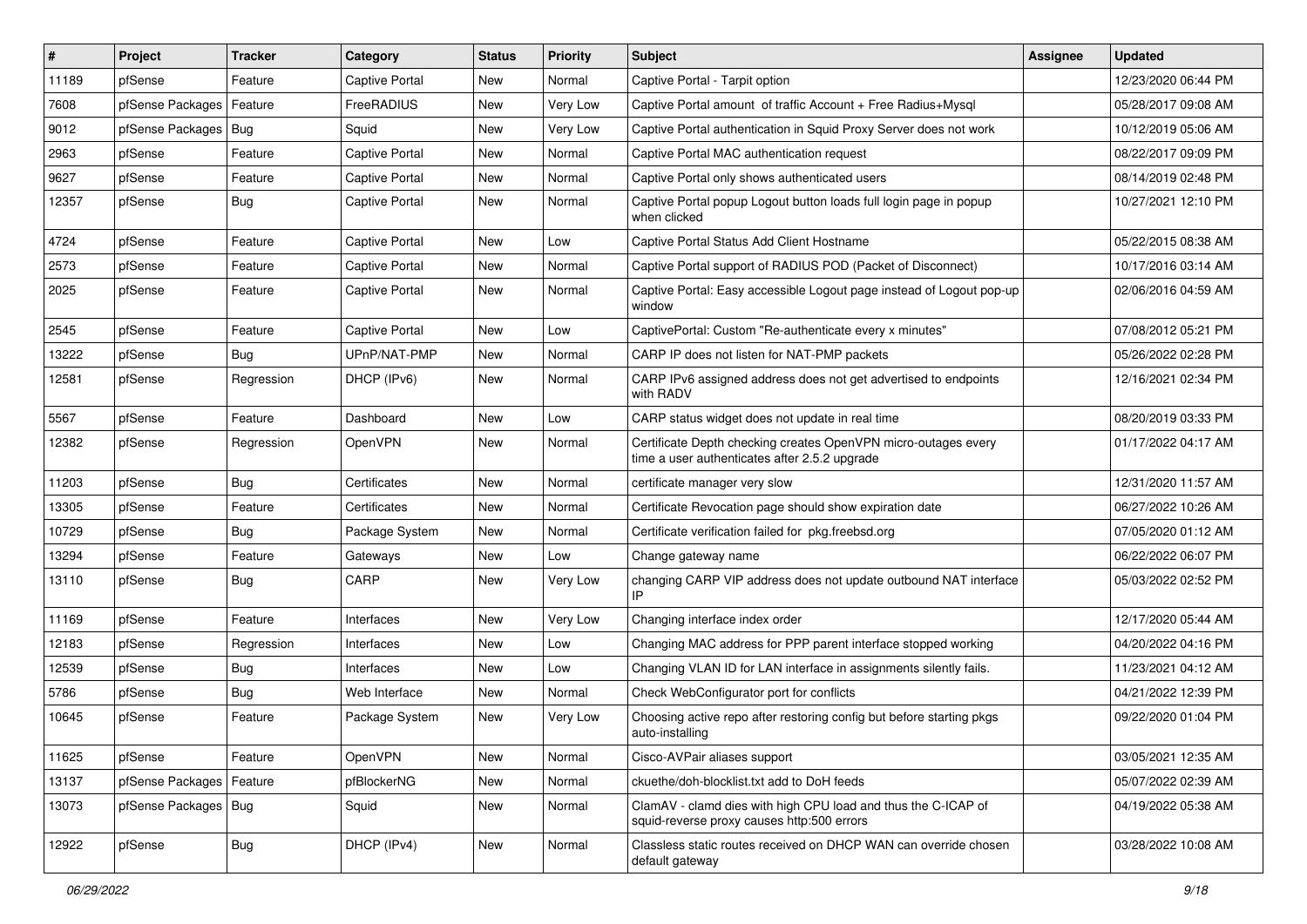| $\vert$ # | Project                    | <b>Tracker</b> | Category                     | <b>Status</b> | <b>Priority</b> | <b>Subject</b>                                                                   | <b>Assignee</b> | <b>Updated</b>      |
|-----------|----------------------------|----------------|------------------------------|---------------|-----------------|----------------------------------------------------------------------------------|-----------------|---------------------|
| 11363     | pfSense                    | Bug            | Installer                    | <b>New</b>    | Normal          | Clean Install 2.5.0 fails due to hardware incompability                          |                 | 02/04/2021 11:06 AM |
| 8694      | pfSense                    | Feature        | Authentication               | <b>New</b>    | Very Low        | Client CA Auth for PFSense WebGui                                                |                 | 08/21/2019 09:25 AM |
| 12188     | pfSense Packages   Bug     |                | OpenVPN Client<br>Export     | <b>New</b>    | Normal          | client export breaks multi remote configurations                                 |                 | 10/02/2021 05:58 PM |
| 6470      | pfSense Packages   Feature |                | New Package<br>Request       | <b>New</b>    | Normal          | CloudFlare Integration Module                                                    |                 | 08/13/2019 01:23 PM |
| 7988      | pfSense                    | Feature        | Web Interface                | New           | Normal          | Compact Theme based on Compact-RED with the default theme<br>colors.             |                 | 10/23/2017 05:34 AM |
| 6602      | pfSense                    | Feature        | User Manager /<br>Privileges | New           | Normal          | Config writes denied via "deny config write" permission should notify<br>as such |                 | 08/20/2019 03:43 PM |
| 12214     | pfSense Docs               | Todo           | General                      | <b>New</b>    | Low             | Connect to WebGui.                                                               |                 | 08/05/2021 04:39 AM |
| 8279      | pfSense Packages           | Feature        | pfBlockerNG                  | New           | Normal          | Consider adding a new option to the Rule Order                                   |                 | 08/20/2019 09:00 AM |
| 11270     | pfSense                    | Feature        | <b>VPN (Multiple Types)</b>  | New           | Low             | Consider integrating Nebula mesh VPN                                             |                 | 01/20/2021 03:34 PM |
| 6022      | pfSense Packages   Feature |                | New Package<br>Request       | New           | Normal          | Consider MLVPN for bonded VPN                                                    |                 | 01/30/2021 05:24 PM |
| 6960      | pfSense                    | Feature        | DHCP (IPv4)                  | <b>New</b>    | Normal          | Consider replacing ISC DHCP server with KEA DHCP                                 |                 | 09/24/2020 01:59 PM |
| 10404     | pfSense                    | Feature        | <b>NTPD</b>                  | New           | Normal          | Consider using chrony for NTP services                                           |                 | 11/23/2021 06:59 PM |
| 12850     | pfSense                    | <b>Bug</b>     | Routing                      | <b>New</b>    | Low             | Console error during boot: "route: route has not been found"                     |                 | 02/22/2022 08:27 AM |
| 9149      | pfSense                    | <b>Bug</b>     | Package System               | New           | Low             | Continued issues with /tmp and /var in RAM on 2.4                                |                 | 11/24/2018 11:56 AM |
| 10530     | pfSense                    | <b>Bug</b>     | Upgrade                      | <b>New</b>    | Normal          | Convert config version to be based on product version                            |                 | 04/21/2022 12:39 PM |
| 11268     | pfSense                    | Bug            | Web Interface                | <b>New</b>    | Normal          | Cookie named 'id' prevents Edit form fields being set properly                   |                 | 09/03/2021 06:16 AM |
| 12467     | pfSense                    | <b>Bug</b>     | Captive Portal               | New           | Normal          | CP error on client disconnect after reboot                                       |                 | 10/17/2021 05:35 AM |
| 6215      | pfSense                    | Feature        | Web Interface                | New           | Normal          | Create consistent UI for admin access security                                   |                 | 04/20/2016 03:05 PM |
| 12804     | pfSense Docs               | New Content    | General                      | <b>New</b>    | Very Low        | Create Slack documentation                                                       |                 | 02/15/2022 04:59 PM |
| 4472      | pfSense                    | Feature        | Build / Release              | New           | Normal          | Cryptographically sign every (sub-)release                                       |                 | 08/13/2019 12:53 PM |
| 6803      | pfSense                    | <b>Bug</b>     | Web Interface                | <b>New</b>    | Normal          | CSRF timeout occurs when it (probably) shouldn't                                 |                 | 11/03/2016 09:43 PM |
| 7943      | pfSense                    | <b>Bug</b>     | Web Interface                | New           | Normal          | CSS Overflow Fix for Drop Down Menus in webConfigurator                          |                 | 11/21/2020 02:54 PM |
| 5619      | pfSense                    | Feature        | <b>Operating System</b>      | New           | Normal          | Curl with ARES support                                                           |                 | 08/13/2019 02:56 PM |
| 11573     | pfSense Packages   Feature |                | New Package<br>Request       | <b>New</b>    | Normal          | <b>Custom Commands</b>                                                           |                 | 03/16/2021 07:28 PM |
| 13200     | pfSense Packages   Feature |                | pfBlockerNG                  | New           | Normal          | Custom DNS Servers for Alert settings                                            |                 | 05/23/2022 06:16 AM |
| 13044     | pfSense Packages           | Feature        | Mail report                  | New           | Normal          | Customized reporting                                                             |                 | 04/11/2022 09:22 AM |
| 13198     | pfSense Packages   Feature |                | pfBlockerNG                  | New           | Normal          | Dark Theme Styling issues - Alerts White bar                                     |                 | 05/23/2022 06:05 AM |
| 9677      | pfSense                    | <b>Bug</b>     | Dashboard                    | New           | Normal          | Dashboard hangs when widget needs data from a remote host which<br>is down       |                 | 08/13/2019 09:15 AM |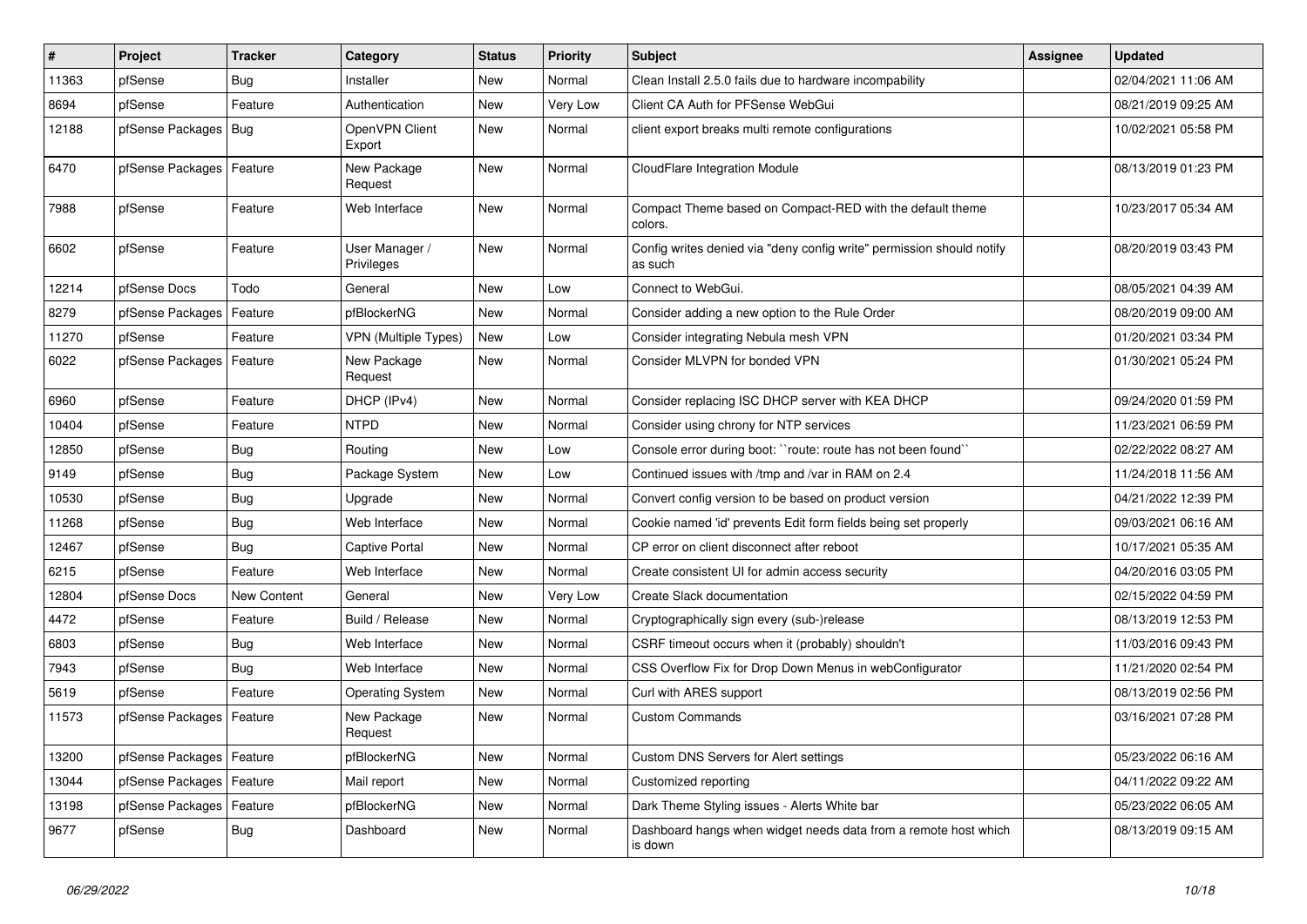| $\vert$ # | Project                    | <b>Tracker</b> | Category               | <b>Status</b> | <b>Priority</b> | Subject                                                                                         | <b>Assignee</b> | <b>Updated</b>      |
|-----------|----------------------------|----------------|------------------------|---------------|-----------------|-------------------------------------------------------------------------------------------------|-----------------|---------------------|
| 10601     | pfSense Packages           | Bug            | Status Monitoring      | New           | Normal          | Dashboard->Traffic Graphs Scale is capped for outbound                                          |                 | 05/29/2020 10:13 AM |
| 8406      | pfSense                    | Bug            | <b>Dynamic DNS</b>     | New           | Normal          | DDNS IPV6 Cloudflare Client does not detect PPOE address                                        |                 | 03/31/2018 11:56 AM |
| 3534      | pfSense                    | Feature        | DHCP (IPv4)            | New           | Normal          | DDNS using arbitrary zone primary                                                               |                 | 07/08/2014 11:40 AM |
| 11177     | pfSense                    | Bug            | <b>Dynamic DNS</b>     | New           | Normal          | DDNSv6 not using Check IP Services                                                              |                 | 12/21/2020 05:02 AM |
| 13159     | pfSense                    | Todo           | Web Interface          | New           | Very Low        | Decrease distance between img-buttons in webGUI to eliminate<br>mistake entry                   |                 | 05/14/2022 06:52 AM |
| 10160     | pfSense Packages   Feature |                | New Package<br>Request | New           | Normal          | Dedicated Maxmind GeoIP package including license registration                                  |                 | 01/03/2020 10:31 PM |
| 13195     | pfSense Packages   Feature |                | pfBlockerNG            | New           | Normal          | Dedicated website for Feed mangement - Community Driven                                         |                 | 05/23/2022 05:22 AM |
| 10144     | pfSense                    | Feature        | Web Interface          | New           | Low             | Default Sort Order, DHCP Leases                                                                 |                 | 12/31/2019 06:47 PM |
| 12509     | pfSense                    | Bug            | OpenVPN                | New           | Normal          | Deffered authentication does not work with auth-gen-token<br>external-auth or pusk "auth-token" |                 | 11/08/2021 04:01 AM |
| 8836      | pfSense Packages   Feature |                | FreeRADIUS             | New           | Normal          | Define Idap group vlan assignment in users file                                                 |                 | 08/26/2018 07:53 AM |
| 12451     | pfSense                    | Bug            | Virtual IP Addresses   | New           | Normal          | deleteVIP() does not check RFC2136 Update Source                                                |                 | 10/13/2021 10:06 AM |
| 13263     | pfSense                    | Bug            | DHCP (IPv4)            | New           | Low             | Deleting a static DHCP entry when the related IP is not in the arp table<br>spams the log       |                 | 06/10/2022 11:18 AM |
| 10822     | pfSense                    | Bug            | DHCP (IPv6)            | New           | Normal          | Deprecated IPv6 prefix won't be announced as deprecated to clients                              |                 | 08/10/2020 09:23 AM |
| 11092     | pfSense Packages           | Feature        | pfBlockerNG            | New           | Normal          | Detecting DNS tunneling                                                                         |                 | 11/21/2020 04:53 AM |
| 13273     | pfSense                    | Bug            | DHCP (IPv4)            | New           | Normal          | dhclient can use conflicting recorded leases                                                    |                 | 06/14/2022 11:07 AM |
| 6845      | pfSense                    | Feature        | Interfaces             | New           | Normal          | DHCP / DHCPv6 WAN client status page                                                            |                 | 08/19/2019 12:37 PM |
| 8526      | pfSense                    | <b>Bug</b>     | Interfaces             | New           | Normal          | DHCP client ignores server replies when 802.1q tagging is used                                  |                 | 08/14/2019 10:52 AM |
| 13279     | pfSense                    | Bug            | Interfaces             | New           | Normal          | DHCP config override affects Gateway installation.                                              |                 | 06/17/2022 07:25 AM |
| 10345     | pfSense                    | Feature        | DHCP (IPv4)            | New           | Normal          | DHCP lease distinction between online and offline                                               |                 | 03/16/2020 07:56 AM |
| 10250     | pfSense                    | Feature        | DHCP (IPv4)            | New           | Very Low        | DHCP lease view by interface                                                                    |                 | 02/11/2020 07:47 AM |
| 10280     | pfSense                    | Feature        | Dashboard              | New           | Low             | <b>DHCP Leases widget</b>                                                                       |                 | 11/07/2020 09:18 PM |
| 12067     | pfSense                    | <b>Bug</b>     | DHCP (IPv4)            | New           | Very Low        | <b>DHCP Monitoring Statistics Error</b>                                                         |                 | 06/21/2021 08:39 AM |
| 7329      | pfSense                    | Bug            | <b>DNS Forwarder</b>   | New           | Low             | DHCP Not Updating DNS                                                                           |                 | 01/21/2022 09:16 PM |
| 8879      | pfSense                    | Feature        | DHCP (IPv4)            | New           | Very Low        | DHCP options ADD force options                                                                  |                 | 09/07/2018 09:14 AM |
| 4680      | pfSense                    | Bug            | <b>DHCP Relay</b>      | New           | Normal          | DHCP relay does not work with DHCP server on other end of<br>OpenVPN tunnel                     |                 | 05/05/2015 06:55 PM |
| 12508     | pfSense                    | Bug            | <b>DHCP Relay</b>      | New           | Normal          | DHCP Relay over VPN                                                                             |                 | 11/06/2021 11:25 AM |
| 11149     | pfSense                    | Bug            | <b>DHCP Relay</b>      | New           | Normal          | DHCP relay won't start with DHCP server behind gateway                                          |                 | 03/22/2021 05:13 AM |
| 11004     | pfSense                    | Feature        | DHCP (IPv4)            | New           | Low             | DHCP reservations with no IP address show entries in DHCP leases                                |                 | 10/26/2020 07:22 AM |
| 3404      | pfSense                    | <b>Bug</b>     | DHCP (IPv4)            | New           | Normal          | DHCP Server Fails to Start on Interfaces that are Slow to Come<br>Online During Boot            |                 | 02/11/2014 05:09 PM |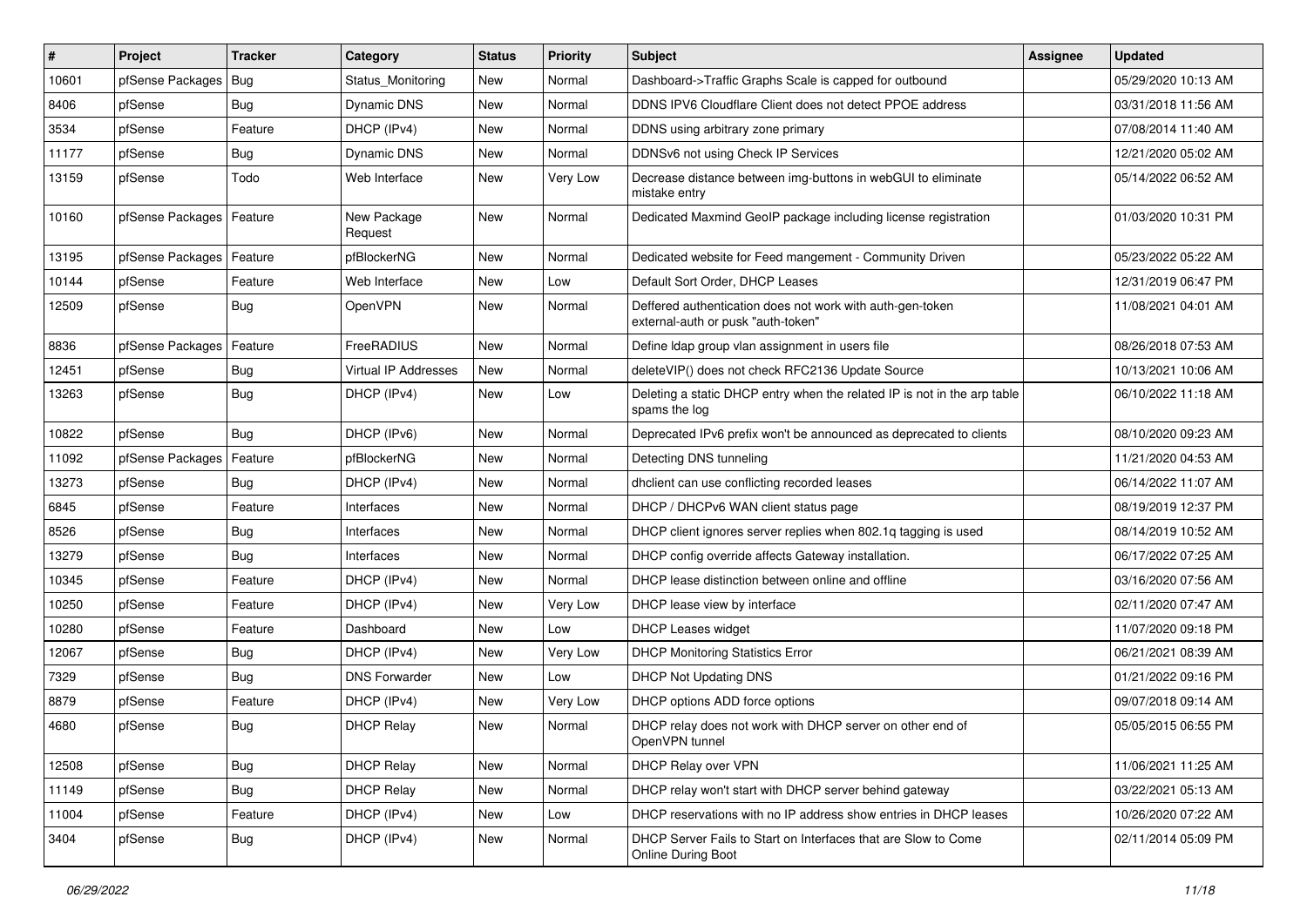| #     | Project                    | <b>Tracker</b> | Category                            | <b>Status</b> | <b>Priority</b> | <b>Subject</b>                                                                            | <b>Assignee</b> | <b>Updated</b>      |
|-------|----------------------------|----------------|-------------------------------------|---------------|-----------------|-------------------------------------------------------------------------------------------|-----------------|---------------------|
| 8173  | pfSense                    | Feature        | Interfaces                          | New           | Normal          | dhcp6c - RAW Options                                                                      |                 | 05/29/2022 05:34 PM |
| 6691  | pfSense                    | Bug            | DHCP (IPv6)                         | New           | Normal          | dhcp6c quits after only two tries if no response was received                             |                 | 12/07/2020 04:25 PM |
| 13237 | pfSense                    | Bug            | DHCP (IPv6)                         | New           | Normal          | dhcp6c script cannot be executed safely                                                   |                 | 06/01/2022 11:20 AM |
| 2983  | pfSense                    | Feature        | DHCP (IPv4)                         | New           | Normal          | DHCPD: Add vendor-class-identifier and MAC-OIDs                                           |                 | 05/29/2020 09:24 PM |
| 6051  | pfSense                    | Bug            | DHCP (IPv6)                         | New           | Normal          | DHCPv6 Client Failure for additional WAN Address causes<br>2-seconds-service-restart-loop |                 | 12/03/2020 01:08 AM |
| 10715 | pfSense                    | Bug            | <b>DHCP Relay</b>                   | New           | Normal          | DHCPv6 relay always uses the "first" IPv6 address of an interface                         |                 | 06/29/2020 05:01 AM |
| 5950  | pfSense                    | Feature        | DHCP (IPv6)                         | New           | Normal          | DHCPv6 Server support for PD of PD-obtained networks                                      |                 | 03/04/2016 03:04 AM |
| 12602 | pfSense                    | Feature        | Dynamic DNS                         | New           | Normal          | DHCPv6 should allow DDNS Client updates for hosts                                         |                 | 12/15/2021 11:00 AM |
| 8435  | pfSense                    | Bug            | Interfaces                          | New           | Normal          | DHCPv6 unusable in certain circumstances (US AT&T Fiber, etc.)                            |                 | 08/14/2019 10:52 AM |
| 1883  | pfSense                    | Feature        | <b>Traffic Shaper</b><br>(Limiters) | New           | Normal          | Diag > Limiter Info presentation enhancement                                              |                 | 08/20/2019 03:46 PM |
| 12791 | pfSense Docs               | New Content    | Diagnostics                         | New           | Normal          | Diagnostic Information for Support (pfSense)                                              |                 | 02/13/2022 08:49 PM |
| 9343  | pfSense                    | Bug            | DHCP (IPv4)                         | New           | Normal          | diag arp.php times out with large DHCPD leases table                                      |                 | 08/14/2019 01:19 PM |
| 7590  | pfSense                    | Bug            | Diagnostics                         | New           | Normal          | diag edit do not save when nothing to sae (in directory browse view)                      |                 | 05/20/2017 05:04 PM |
| 7589  | pfSense                    | Bug            | Diagnostics                         | New           | Normal          | diag edit.php old print info box                                                          |                 | 05/20/2017 05:02 PM |
| 8232  | pfSense Packages           | Feature        | haproxy                             | New           | Normal          | different ssl options based on the sni name                                               |                 | 01/30/2019 10:36 AM |
| 7476  | pfSense                    | Bug            | Logging                             | New           | Normal          | Dirty buffer used to build log messages?                                                  |                 | 04/17/2017 09:51 PM |
| 10464 | pfSense                    | Todo           | Upgrade                             | New           | Low             | Disallow package updates when a system update is available                                |                 | 04/21/2022 12:39 PM |
| 7314  | pfSense                    | Bug            | <b>RRD Graphs</b>                   | <b>New</b>    | Low             | Discrepancy in ntp monitoring view                                                        |                 | 02/24/2017 08:37 PM |
| 6789  | pfSense Packages           | Feature        | Squid                               | New           | Normal          | disgest Idap auth                                                                         |                 | 08/13/2019 09:57 AM |
| 2367  | pfSense                    | Bug            | Rules / NAT                         | New           | Normal          | display negate rules in firewall rules php and evaluate when added                        |                 | 05/07/2012 06:11 PM |
| 7441  | pfSense                    | Feature        | DHCP (IPv4)                         | New           | Low             | Display start/end times for Static Mapping leases on DHCP<br>Leases/DHCPv6 Leases         |                 | 08/21/2019 10:48 AM |
| 13138 | pfSense Packages   Feature |                | pfBlockerNG                         | New           | Normal          | DNS over HTTPS/TLS Blocking should be removed from SafeSearch                             |                 | 05/07/2022 02:52 AM |
| 13254 | pfSense                    | Bug            | <b>DNS Resolver</b>                 | New           | Normal          | DNS resolver does not update "unbound.conf" file during link down<br>events               |                 | 06/28/2022 12:01 PM |
| 6103  | pfSense                    | Feature        | <b>DNS Resolver</b>                 | New           | Normal          | DNS Resolver Outgoing Interfaces should be able to use Gateway<br>Groups                  |                 | 10/21/2019 08:02 AM |
| 7453  | pfSense Packages   Bug     |                | ACME                                | New           | Normal          | DNS-ovh need to save or display consumer key                                              |                 | 04/06/2017 10:54 AM |
| 11099 | pfSense Packages   Feature |                | pfBlockerNG                         | New           | Normal          | DNSBL blocking by schedule                                                                |                 | 11/25/2020 12:12 AM |
| 13236 | pfSense Docs               | Todo           | Products                            | New           | Normal          | Document link speed limitations with igc and ix on 6100/4100                              |                 | 05/31/2022 05:53 PM |
| 11147 | pfSense                    | <b>Bug</b>     | Dynamic DNS                         | New           | Normal          | Domeneshop DynDNS IPv4 and IPv6                                                           |                 | 12/09/2020 11:47 PM |
| 13267 | pfSense                    | <b>Bug</b>     | OpenVPN                             | New           | Normal          | dpinger continues to run on OpenVPN gateway after OpenVPN<br>service is stopped.          |                 | 06/12/2022 02:49 PM |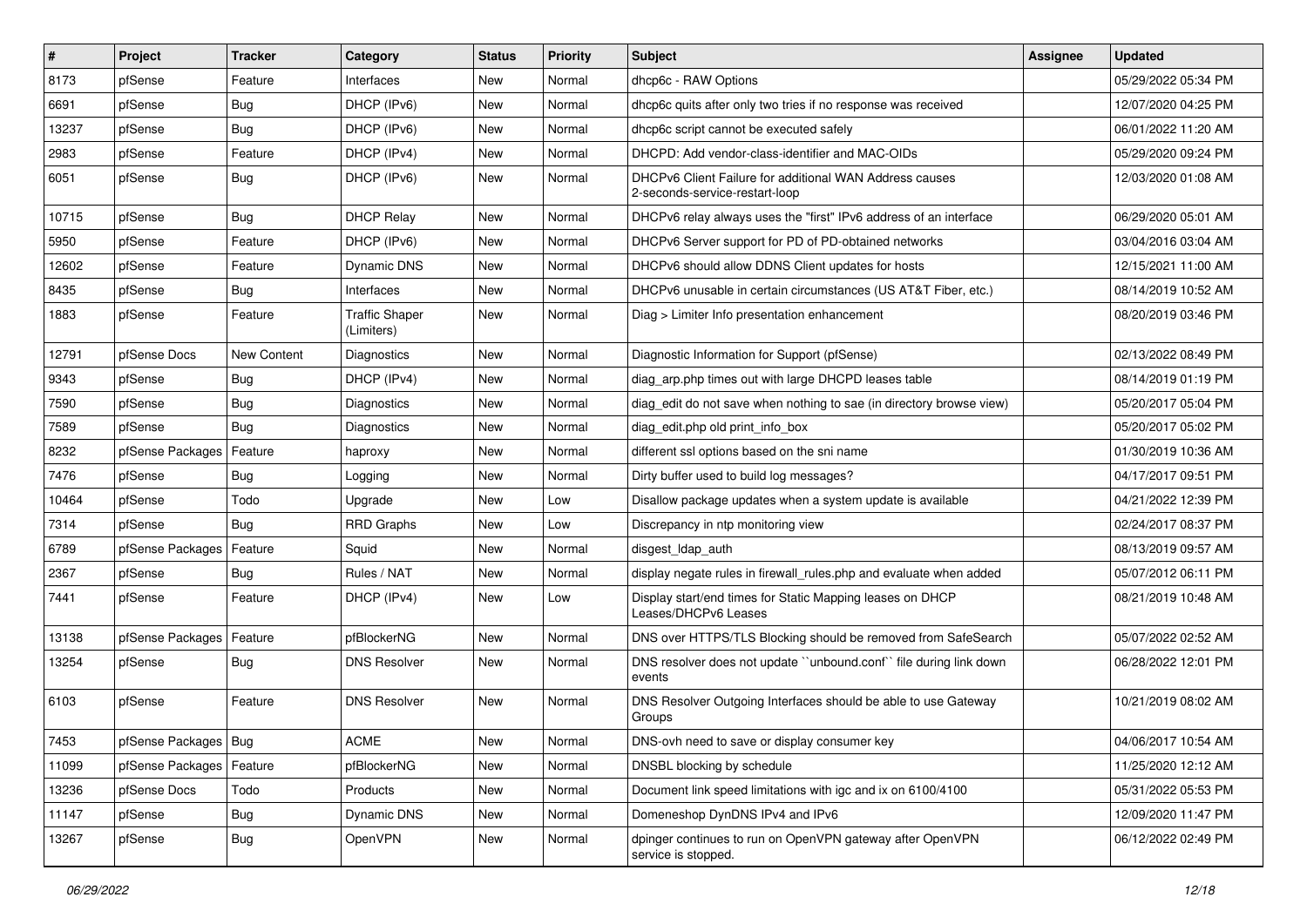| #     | <b>Project</b>             | <b>Tracker</b> | Category               | <b>Status</b> | <b>Priority</b> | <b>Subject</b>                                                                                    | <b>Assignee</b> | <b>Updated</b>      |
|-------|----------------------------|----------------|------------------------|---------------|-----------------|---------------------------------------------------------------------------------------------------|-----------------|---------------------|
| 7903  | pfSense Packages           | Feature        | New Package<br>Request | <b>New</b>    | Normal          | Duo ssh package                                                                                   |                 | 01/16/2021 12:44 AM |
| 12894 | pfSense Plus               | <b>Bug</b>     | Certificates           | <b>New</b>    | Low             | duplicating freshly created certificates through refreshing                                       |                 | 03/03/2022 02:35 PM |
| 8432  | pfSense                    | Bug            | <b>Dynamic DNS</b>     | New           | Normal          | Dynamic DNS Client gives an error that it can't find IPv6 address<br>when WAN interface is a LAGG |                 | 09/17/2020 05:23 AM |
| 11084 | pfSense                    | Feature        | <b>Dynamic DNS</b>     | <b>New</b>    | Normal          | Dynamic DNS include option to specify virtual IP addresses                                        |                 | 11/19/2020 01:26 PM |
| 7418  | pfSense                    | Feature        | Dynamic DNS            | <b>New</b>    | Normal          | Dynamic dns should be sorted interface name                                                       |                 | 08/21/2019 08:58 AM |
| 7551  | pfSense                    | <b>Bug</b>     | Rules / NAT            | <b>New</b>    | Normal          | Dynamic IPsec endpoints not added to rule set after WAN down/up                                   |                 | 05/16/2017 02:26 PM |
| 986   | pfSense                    | Feature        | Web Interface          | <b>New</b>    | Normal          | Dynamic states view                                                                               |                 | 02/06/2016 04:58 AM |
| 11963 | pfSense Packages           | Feature        | <b>FRR</b>             | <b>New</b>    | Normal          | Dynamically change OSPF interface costs on selected interfaces on<br>CARP event                   |                 | 05/26/2021 04:13 AM |
| 12308 | pfSense Packages   Feature |                | New Package<br>Request | <b>New</b>    | Normal          | Dynamicaly Update Firewall Aliases from OpenVPN LDAP Group<br>membership of the connected user    |                 | 08/27/2021 12:51 AM |
| 7292  | pfSense                    | Feature        | <b>Dynamic DNS</b>     | <b>New</b>    | Normal          | DynamicDNS configuration does not sync to HA secondary                                            |                 | 02/21/2017 04:56 PM |
| 9664  | pfSense                    | <b>Bug</b>     | Dynamic DNS            | <b>New</b>    | Normal          | DynDNS and Dual-wan problem with CloudFlare (works with No-Ip)                                    |                 | 08/03/2019 10:00 AM |
| 9805  | pfSense                    | Bug            | Dynamic DNS            | <b>New</b>    | Normal          | dynDNS cloudflare multiple entries                                                                |                 | 10/02/2019 04:51 PM |
| 8474  | pfSense                    | Feature        | High Availability      | <b>New</b>    | Low             | Easier Conversion to HA Pair from Existing Non-HA Firewall                                        |                 | 04/19/2018 11:52 PM |
| 7085  | pfSense                    | Feature        | Rules / NAT            | <b>New</b>    | Normal          | <b>Edit Firewall Rules Seperator</b>                                                              |                 | 09/10/2017 09:15 AM |
| 3465  | pfSense                    | Bug            | Traffic Shaper (ALTQ)  | <b>New</b>    | Normal          | Editing Traffic Shaper queues causes status queues.php error                                      |                 | 02/19/2014 01:53 AM |
| 10467 | pfSense                    | Feature        | Notifications          | New           | Very Low        | Email alert functionality for system health                                                       |                 | 05/21/2020 06:02 AM |
| 13224 | pfSense                    | Bug            | Notifications          | <b>New</b>    | Normal          | Email notification flood when UPS (NUT) and WAN send notifications                                |                 | 05/27/2022 01:58 AM |
| 4128  | pfSense                    | Feature        | Notifications          | <b>New</b>    | Normal          | Email notification webgui configuration                                                           |                 | 11/18/2021 12:48 PM |
| 10718 | pfSense                    | Feature        | Notifications          | <b>New</b>    | Normal          | Email notifications - add new field to enter a from: name                                         |                 | 07/01/2020 09:08 AM |
| 11567 | pfSense Packages           | Feature        | Mail report            | <b>New</b>    | Normal          | Email report add a note filed request                                                             |                 | 02/27/2021 03:44 PM |
| 8570  | pfSense                    | <b>Bug</b>     | <b>XML Parser</b>      | <b>New</b>    | Normal          | Empty (dn)shaper config gets populated with newline                                               |                 | 08/20/2019 02:45 PM |
| 6647  | pfSense                    | Todo           | Web Interface          | <b>New</b>    | Very Low        | <b>Enable Additional Security Headers</b>                                                         |                 | 05/14/2021 01:09 AM |
| 3793  | pfSense                    | Feature        | Rules / NAT            | New           | Normal          | Enable external authentication support for rules                                                  |                 | 08/05/2014 01:09 PM |
| 9704  | pfSense Packages           | Feature        | FreeRADIUS             | <b>New</b>    | Normal          | Enable filter username                                                                            |                 | 08/27/2019 12:07 PM |
| 13227 | pfSense                    | Feature        | <b>IPsec</b>           | <b>New</b>    | High            | Enable IPSec Virtual IP Pool assignment by Radius for Mobile Users -<br>SIMPLE FIX                |                 | 05/27/2022 10:15 AM |
| 9544  | pfSense                    | Feature        | Routina                | <b>New</b>    | Normal          | Enable RADIX MPATH                                                                                |                 | 04/21/2022 12:39 PM |
| 13219 | pfSense                    | Feature        | Captive Portal         | <b>New</b>    | Very Low        | Enable/Disable single voucher roll                                                                |                 | 05/26/2022 08:14 AM |
| 8050  | pfSense                    | <b>Bug</b>     | Interfaces             | <b>New</b>    | High            | Enabling bridge while interfaces have link freezes console                                        |                 | 11/03/2017 04:38 PM |
| 11414 | pfSense Packages   Bug     |                | pfBlockerNG            | New           | Normal          | Enabling feed "Public DNS4 all" breaks some Google services                                       |                 | 02/13/2021 02:46 AM |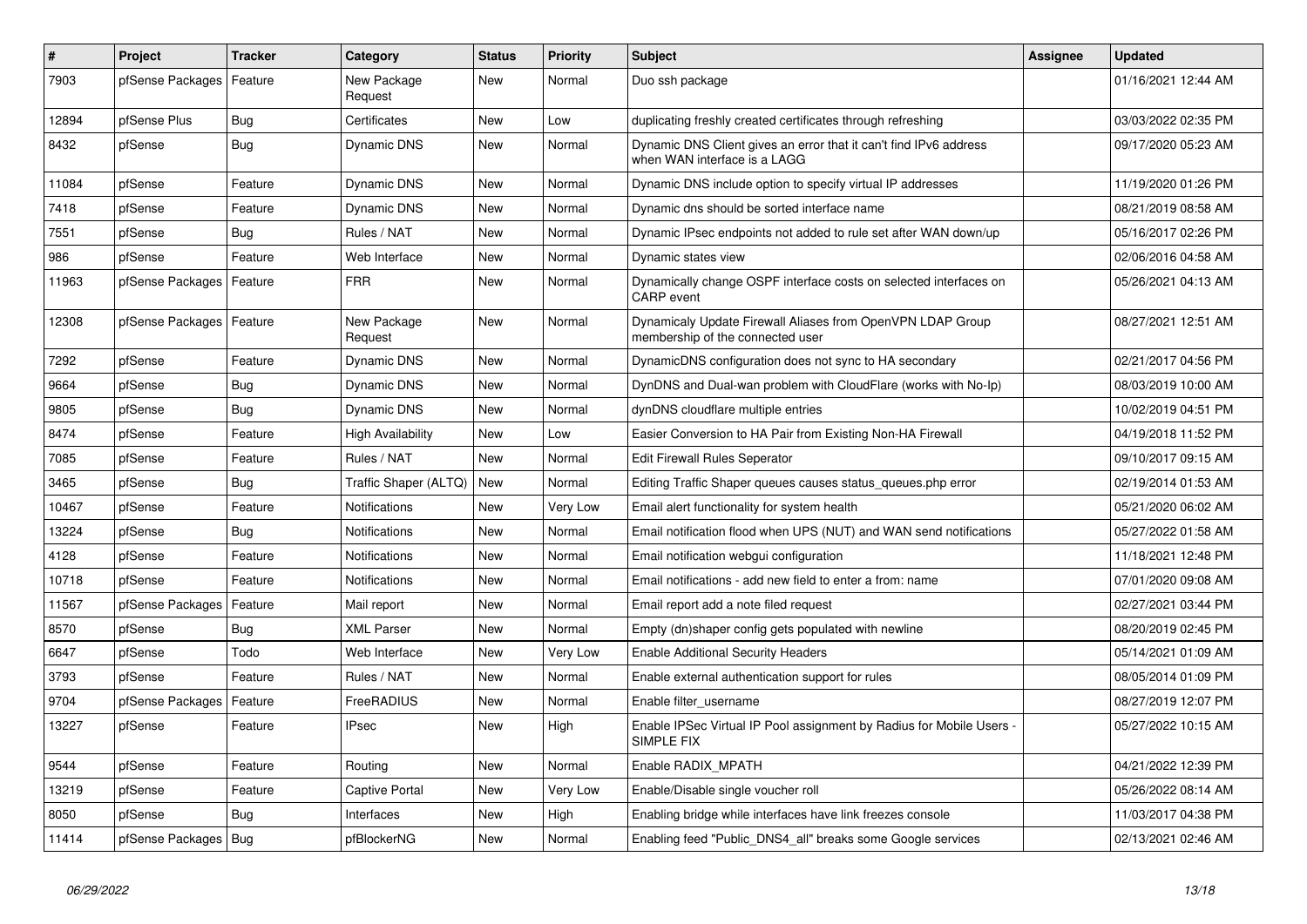| $\#$  | Project          | <b>Tracker</b> | Category                 | <b>Status</b> | <b>Priority</b> | <b>Subject</b>                                                                                                                  | <b>Assignee</b> | <b>Updated</b>      |
|-------|------------------|----------------|--------------------------|---------------|-----------------|---------------------------------------------------------------------------------------------------------------------------------|-----------------|---------------------|
| 13288 | pfSense          | Bug            | Configuration<br>Backend | New           | Normal          | Encode FreeRADIUS Custom Options                                                                                                |                 | 06/20/2022 10:36 AM |
| 13287 | pfSense          | Feature        | Configuration<br>Backend | <b>New</b>    | Normal          | Encode OpenVPN Custom Options                                                                                                   |                 | 06/20/2022 10:33 AM |
| 7977  | pfSense          | Bug            | Translations             | New           | Normal          | English text shown in stead of translated text (Routing - Gateway<br>groups - edit)                                             |                 | 08/21/2019 11:28 AM |
| 13242 | pfSense          | Feature        | Gateway Monitoring       | New           | Normal          | Enhancements to static route creation/deletion for dpinger monitor IPs                                                          |                 | 06/03/2022 11:20 AM |
| 13280 | pfSense          | <b>Bug</b>     | <b>Unknown</b>           | <b>New</b>    | Normal          | Entries duplicated in /boot/loader.conf                                                                                         |                 | 06/19/2022 11:11 AM |
| 13068 | pfSense          | Bug            | Aliases / Tables         | New           | Normal          | Error loading rules when URL Table IPs content is empty                                                                         |                 | 04/17/2022 09:07 PM |
| 8004  | pfSense          | <b>Bug</b>     | <b>NAT Reflection</b>    | <b>New</b>    | Normal          | Error notice for a deleted NAT that had a RULE or an existing NAT<br>which is claimed to have no NAT port                       |                 | 10/24/2017 06:39 PM |
| 9690  | pfSense          | Bug            | Interfaces               | <b>New</b>    | Normal          | Ethernet flow control should be disabled by default                                                                             |                 | 08/19/2019 06:45 PM |
| 9241  | pfSense          | Bug            | Interfaces               | New           | Normal          | Ethernet link cycles up/down if "auto-negotiate" is explicitly selected in<br>interface configuration                           |                 | 12/31/2018 08:36 PM |
| 12848 | pfSense          | Feature        | Dynamic DNS              | New           | Normal          | Evaluation of the DynDNS "Result Match" string                                                                                  |                 | 02/22/2022 02:01 AM |
| 11440 | pfSense          | Feature        | Web Interface            | <b>New</b>    | Low             | Expand collapsed sections by clicking anywhere on header                                                                        |                 | 10/28/2021 01:35 PM |
| 8316  | pfSense          | Feature        | Rules / NAT              | New           | Low             | expiration date when creating new rules                                                                                         |                 | 08/21/2019 09:11 AM |
| 2774  | pfSense          | Feature        | DHCP (IPv4)              | <b>New</b>    | Normal          | Extend DHCP Pools code to allow using different subnets                                                                         |                 | 08/19/2019 10:27 AM |
| 12519 | pfSense          | Bug            | Authentication           | New           | Normal          | Fail authentication using special character in password via the LDAP<br>connector                                               |                 | 11/12/2021 07:39 AM |
| 7956  | pfSense          | Feature        | Web Interface            | New           | Normal          | Favicon able to match GUI colour setting?                                                                                       |                 | 10/17/2017 06:36 AM |
| 7449  | pfSense Packages | Feature        | OpenVPN Client<br>Export | New           | Normal          | feature request for openvpn-client-export package, add the support for<br>openvpn up and down script, for mapping network drive |                 | 08/06/2019 05:06 PM |
| 11921 | pfSense          | Feature        | <b>DNS Resolver</b>      | <b>New</b>    | Very Low        | Feature Request: Compile unbound with EDNS Client Subnet (ECS)<br>module (--enable-subnet)                                      |                 | 05/14/2021 07:29 AM |
| 13199 | pfSense Packages | Feature        | pfBlockerNG              | New           | Normal          | Feed groups should not have the first listing in the group bar                                                                  |                 | 05/23/2022 06:03 AM |
| 12402 | pfSense Docs     | Todo           | Configuration            | New           | Normal          | Feedback on Configuration - Advanced Configuration Options -<br><b>Notifications</b>                                            |                 | 09/24/2021 12:46 AM |
| 12268 | pfSense Docs     | Todo           | <b>Firewall Rules</b>    | New           | Normal          | Feedback on Firewall - Aliases                                                                                                  |                 | 08/17/2021 12:55 AM |
| 12237 | pfSense Docs     | Todo           | Hardware                 | New           | Normal          | Feedback on Hardware - Hardware Tuning and Troubleshooting                                                                      |                 | 08/10/2021 03:13 AM |
| 12659 | pfSense Docs     | Todo           | Hardware                 | New           | Normal          | Feedback on Hardware - Hardware Tuning and Troubleshooting -<br>Flow Control for ix                                             |                 | 01/16/2022 10:22 AM |
| 12411 | pfSense Docs     | Todo           | <b>High Availability</b> | New           | Normal          | Feedback on High Availability - pfSense XML-RPC Config Sync<br>Overview                                                         |                 | 09/29/2021 10:39 AM |
| 11648 | pfSense Docs     | Todo           | Packages                 | New           | Normal          | Feedback on Packages - AWS VPC Wizard - pfSense Plus<br><b>Configuration Details</b>                                            |                 | 03/10/2021 06:30 AM |
| 11026 | pfSense Packages | Feature        | FreeRADIUS               | New           | Low             | Feedback on Packages - FreeRADIUS package                                                                                       |                 | 11/02/2020 07:21 AM |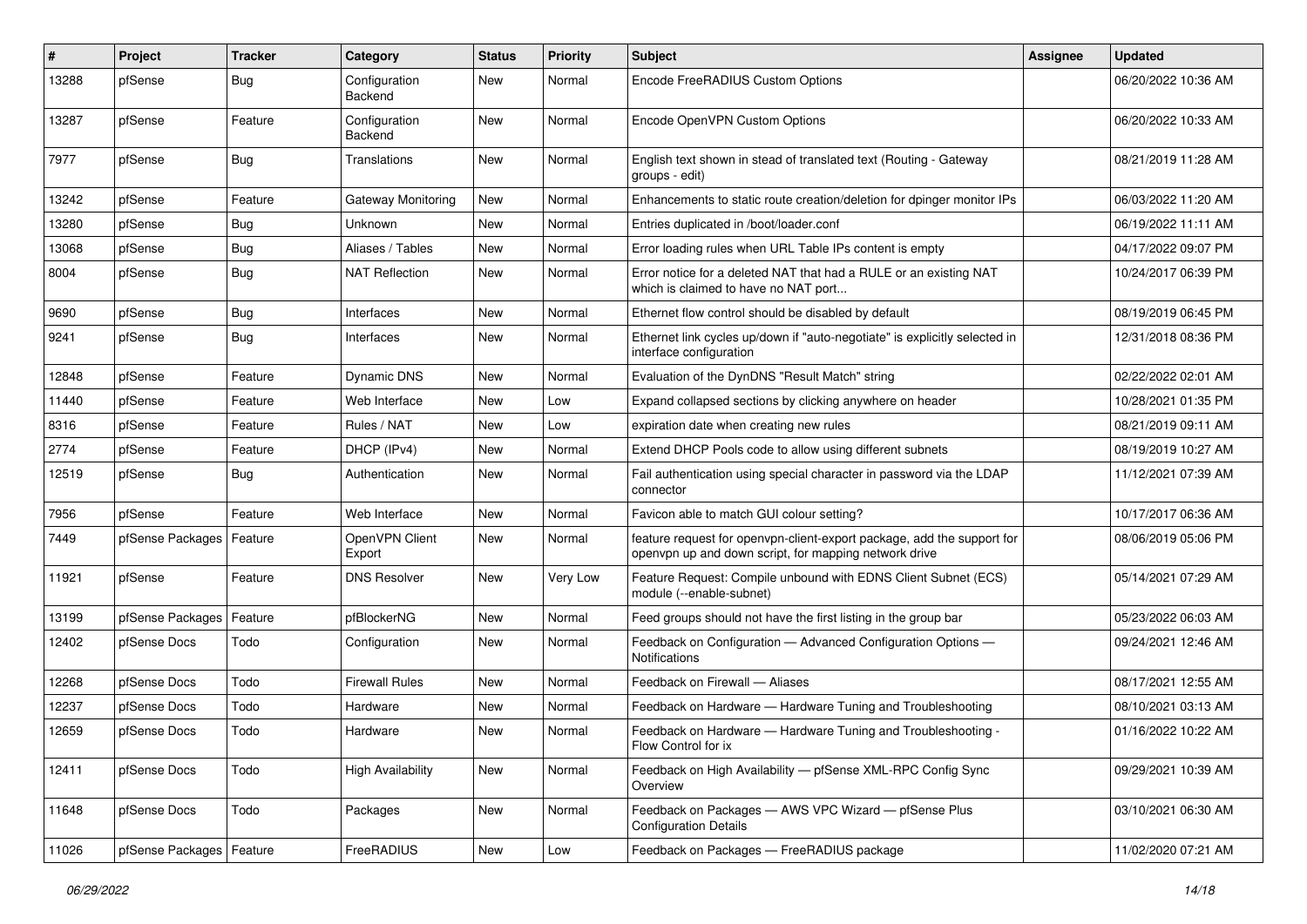| #     | <b>Project</b>   | <b>Tracker</b> | Category              | <b>Status</b> | <b>Priority</b> | <b>Subject</b>                                                                                                                                                     | Assignee | <b>Updated</b>      |
|-------|------------------|----------------|-----------------------|---------------|-----------------|--------------------------------------------------------------------------------------------------------------------------------------------------------------------|----------|---------------------|
| 11944 | pfSense Docs     | Todo           | Packages              | <b>New</b>    | Normal          | Feedback on Packages - FRR Package - Bidirectional Forwarding<br>Detection                                                                                         |          | 05/21/2021 12:57 AM |
| 12395 | pfSense Docs     | Todo           | Packages              | <b>New</b>    | Normal          | Feedback on Packages - FRR Package - Border Gateway Protocol<br><b>BGP Required Information</b>                                                                    |          | 09/21/2021 04:32 PM |
| 12098 | pfSense Docs     | Correction     | Configuration         | <b>New</b>    | Normal          | Feedback on pfSense Configuration Recipes - Accessing a<br>CPE/Modem from Inside the Firewall                                                                      |          | 07/02/2021 02:30 AM |
| 12787 | pfSense Docs     | Todo           | <b>IPsec</b>          | New           | Normal          | Feedback on pfSense Configuration Recipes - Routing Internet<br>Traffic Through a Site-to-Site IPsec Tunnel                                                        |          | 02/11/2022 11:28 PM |
| 12883 | pfSense Docs     | Todo           | <b>DNS</b>            | <b>New</b>    | Normal          | Feedback on Services - DNS Resolver - Host Overrides                                                                                                               |          | 02/28/2022 07:54 PM |
| 12063 | pfSense Docs     | Todo           | Dynamic DNS           | New           | Normal          | Feedback on Services - Dynamic DNS - Configuring RFC 2136<br>Dynamic DNS updates                                                                                   |          | 06/18/2021 06:24 PM |
| 11714 | pfSense Docs     | New Content    | High Availability     | <b>New</b>    | Normal          | Feedback on Troubleshooting — Troubleshooting High Availability<br><b>DHCP Failover</b>                                                                            |          | 03/21/2021 05:58 PM |
| 11227 | pfSense Packages | Feature        | pfBlockerNG           | <b>New</b>    | Normal          | Feeds update                                                                                                                                                       |          | 01/07/2021 12:11 AM |
| 11178 | pfSense Packages | Feature        | Filer                 | <b>New</b>    | Normal          | Filer do not ask what to do with previous filename                                                                                                                 |          | 12/31/2020 02:45 AM |
| 11235 | pfSense Packages | Bug            | Filer                 | <b>New</b>    | Normal          | Filer run script when "state" unchanged                                                                                                                            |          | 01/08/2021 07:24 AM |
| 13067 | pfSense          | Bug            | <b>FilterDNS</b>      | <b>New</b>    | Normal          | filterdns resolve interval is twice the intended value                                                                                                             |          | 04/17/2022 07:45 PM |
| 12056 | pfSense          | Bug            | Logging               | <b>New</b>    | Normal          | Filterlog says "Unknown Option %u"                                                                                                                                 |          | 06/18/2021 05:51 AM |
| 10493 | pfSense          | Bug            | <b>IPsec</b>          | <b>New</b>    | Normal          | filter get vpns list() issues                                                                                                                                      |          | 05/06/2020 01:07 AM |
| 10290 | pfSense          | Feature        | Aliases / Tables      | <b>New</b>    | Very Low        | Firewall Aliases Add button on top of list                                                                                                                         |          | 07/10/2021 01:03 PM |
| 12667 | pfSense Packages | Bug            | WireGuard             | <b>New</b>    | Normal          | Firewall Crashed After Upgrading Wireguard                                                                                                                         |          | 01/07/2022 09:18 AM |
| 13045 | pfSense Packages | Bug            | <b>WireGuard</b>      | <b>New</b>    | Normal          | Firewall floating rules ignore WireGuard traffic                                                                                                                   |          | 04/11/2022 09:40 AM |
| 12857 | pfSense          | <b>Bug</b>     | Gateways              | <b>New</b>    | Normal          | Firewall gateway goes away when making changes to Bridge0 device                                                                                                   |          | 02/27/2022 11:20 AM |
| 10701 | pfSense          | <b>Bug</b>     | Web Interface         | <b>New</b>    | Very Low        | Firewall Log too wide with Rule Description Column                                                                                                                 |          | 06/25/2020 07:36 AM |
| 11566 | pfSense          | Bug            | Web Interface         | <b>New</b>    | Low             | Firewall Maximum Table Entries "default size" is whatever is entered                                                                                               |          | 02/27/2021 10:01 AM |
| 13144 | pfSense          | Bug            | Rules / NAT           | <b>New</b>    | Very Low        | Firewall rule entries can get out of sync when entries are deleted while<br>other administrators are editing entries simultaneously                                |          | 05/10/2022 07:26 AM |
| 7373  | pfSense          | Bug            | Rules / NAT           | New           | Normal          | Firewall schedules GUI needs to be redone from scratch                                                                                                             |          | 08/21/2019 08:56 AM |
| 13051 | pfSense          | <b>Bug</b>     | Traffic Shaper (ALTQ) | New           | Normal          | Firewall traffic shaper by interface selection unknow                                                                                                              |          | 04/12/2022 07:03 AM |
| 8270  | pfSense          | Todo           | Web Interface         | <b>New</b>    | Very Low        | Fix grammatically erroneous repetition                                                                                                                             |          | 01/11/2018 08:19 AM |
| 11232 | pfSense          | <b>Bug</b>     | Operating System      | <b>New</b>    | Normal          | Fix pfSense_fsync                                                                                                                                                  |          | 01/08/2021 08:53 AM |
| 10503 | pfSense Packages | Bug            | <b>FRR</b>            | New           | Normal          | Flapping any GW in multi-WAN influences restating all IPsec tunnels<br>in FRR which leads to dropping all IPsec VTI static routes and related<br><b>BGP</b> issues |          | 05/08/2020 07:51 PM |
| 13161 | pfSense          | Feature        | Web Interface         | New           | Very Low        | FLASH PORT'S LED button, to help quickly find port that need to be<br>connected to patch&cable                                                                     |          | 05/14/2022 06:35 AM |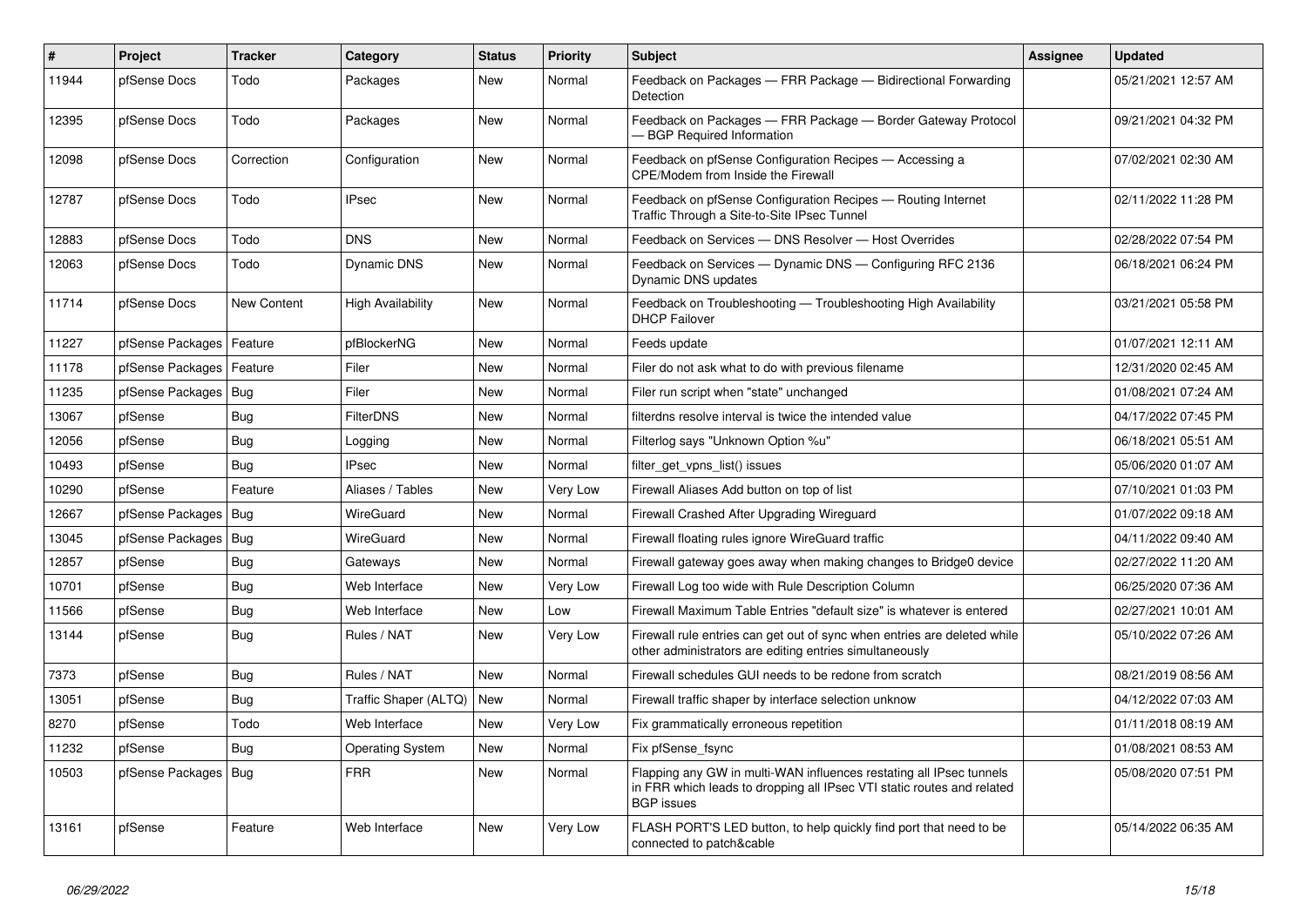| $\vert$ # | Project                       | <b>Tracker</b> | Category               | <b>Status</b> | <b>Priority</b> | Subject                                                                                                                                 | <b>Assignee</b> | <b>Updated</b>      |
|-----------|-------------------------------|----------------|------------------------|---------------|-----------------|-----------------------------------------------------------------------------------------------------------------------------------------|-----------------|---------------------|
| 13046     | pfSense                       | <b>Bug</b>     | Rules / NAT            | New           | Normal          | Floating rule applied to IPv6 interface with a SLAAC DHCPv6 gateway<br>reports error on boot                                            |                 | 04/11/2022 09:50 AM |
| 6627      | pfSense                       | Bug            | Rules / NAT            | New           | Normal          | floating tab match rules ignore quick action so should be removed                                                                       |                 | 07/18/2016 02:15 PM |
| 8752      | pfSense Packages              | Bug            | squidguard             | New           | Normal          | For SquidGuard in "Common ACL" menu "Target Rules List" "access"<br>option always stays with default value '---' for my Target category |                 | 08/06/2018 05:53 AM |
| 7934      | pfSense                       | Feature        | Dashboard              | New           | Very Low        | format support phone# for international use                                                                                             |                 | 10/12/2017 04:38 PM |
| 11522     | pfSense Packages   Bug        |                | Zabbix                 | New           | Normal          | fping6 error                                                                                                                            |                 | 02/24/2021 07:13 AM |
| 8589      | pfSense Packages              | Bug            | <b>FreeRADIUS</b>      | <b>New</b>    | Normal          | FreeRadius 0.15.5_2 ignoring tunnelled-reply=no                                                                                         |                 | 02/18/2019 03:40 PM |
| 8513      | pfSense Packages   Bug        |                | FreeRADIUS             | New           | High            | Freeradius 3.x Idap problem                                                                                                             |                 | 02/18/2019 05:22 PM |
| 10695     | pfSense Packages   Bug        |                | FreeRADIUS             | <b>New</b>    | Normal          | FreeRadius Accounting skipping MBs after reboot due to power down                                                                       |                 | 06/24/2020 04:49 AM |
| 8031      | pfSense Packages              | Feature        | FreeRADIUS             | New           | Normal          | FreeRADIUS copy entry function                                                                                                          |                 | 08/16/2019 01:01 PM |
| 11534     | pfSense Packages   Regression |                | FreeRADIUS             | <b>New</b>    | High            | FreeRADIUS EAP anonymous connection forbidden out-of-tunnel                                                                             |                 | 07/14/2021 02:32 AM |
| 4506      | pfSense Packages              | Feature        | FreeRADIUS             | <b>New</b>    | Normal          | FreeRADIUS groups/hunt groups                                                                                                           |                 | 03/10/2015 08:51 PM |
| 12982     | pfSense Packages   Bug        |                | FreeRADIUS             | New           | Normal          | FreeRadius RadReply table entries missing from pf                                                                                       |                 | 06/19/2022 05:38 PM |
| 11802     | pfSense Packages   Bug        |                | FreeRADIUS             | New           | Normal          | FreeRADIUS sync                                                                                                                         |                 | 05/10/2021 04:18 AM |
| 12126     | pfSense Packages   Bug        |                | FreeRADIUS             | New           | Normal          | freeradius3 0.15.7 31                                                                                                                   |                 | 10/11/2021 08:21 AM |
| 10935     | pfSense Packages   Bug        |                | <b>FRR</b>             | New           | Normal          | FRR 0.6.7-6 - BGPD service recycled IPv6 without Route Map                                                                              |                 | 12/30/2020 05:00 PM |
| 10516     | pfSense Packages   Bug        |                | <b>FRR</b>             | <b>New</b>    | Normal          | FRR Access list                                                                                                                         |                 | 12/06/2020 11:02 PM |
| 11841     | pfSense Packages   Bug        |                | <b>FRR</b>             | New           | Normal          | FRR access lists default bahavior changed to permit by default                                                                          |                 | 04/22/2021 09:52 AM |
| 11650     | pfSense Packages   Bug        |                | <b>FRR</b>             | New           | Very Low        | FRR configuration broken on restore of manually edited FRR config<br>sections                                                           |                 | 03/10/2021 08:50 AM |
| 12889     | pfSense Packages              | Feature        | <b>FRR</b>             | New           | Normal          | FRR GUI add set ipv6 next-hop global                                                                                                    |                 | 03/02/2022 06:10 AM |
| 11835     | pfSense Packages   Bug        |                | <b>FRR</b>             | <b>New</b>    | Normal          | FRR OSPF redistributed connected routes disappearing                                                                                    |                 | 04/22/2021 07:11 AM |
| 11158     | pfSense Packages              | Bug            | <b>FRR</b>             | New           | High            | <b>FRR Prefix Lists</b>                                                                                                                 |                 | 12/30/2020 04:55 PM |
| 8547      | pfSense Packages   Feature    |                | New Package<br>Request | New           | Normal          | fwknop Port Knocking Package                                                                                                            |                 | 02/08/2021 12:17 PM |
| 8743      | pfSense                       | Todo           | Gateways               | New           | Low             | Gateway Groups page should list gateways in tier order                                                                                  |                 | 08/14/2019 12:16 PM |
| 7671      | pfSense                       | Feature        | Gateway Monitoring     | New           | Normal          | Gateway Monitoring Via Custom Script or Telnet.                                                                                         |                 | 09/18/2020 02:59 PM |
| 3312      | pfSense                       | Bug            | <b>IPsec</b>           | New           | Normal          | Gateway on IPsec rules is not functional in pf                                                                                          |                 | 01/28/2020 10:09 PM |
| 8343      | pfSense                       | <b>Bug</b>     | Gateways               | New           | Normal          | Gateway Routes (Default Routes) not removed in Kernel when<br>removed from GUI                                                          |                 | 05/14/2020 01:22 AM |
| 12534     | pfSense Plus                  | Feature        | Hardware / Drivers     | New           | Normal          | Generate a ISO Image for Remote Restore of pfSense Plus on the<br>XG-1537 and 1541 units with IPMI                                      |                 | 05/30/2022 10:28 AM |
| 7289      | pfSense                       | <b>Bug</b>     | Certificates           | New           | Low             | Generating 4096bit Certificate                                                                                                          |                 | 08/14/2019 09:56 AM |
| 7821      | pfSense                       | Bug            | DHCP (IPv6)            | New           | Normal          | GIF does not support broadcast                                                                                                          |                 | 08/29/2017 10:50 AM |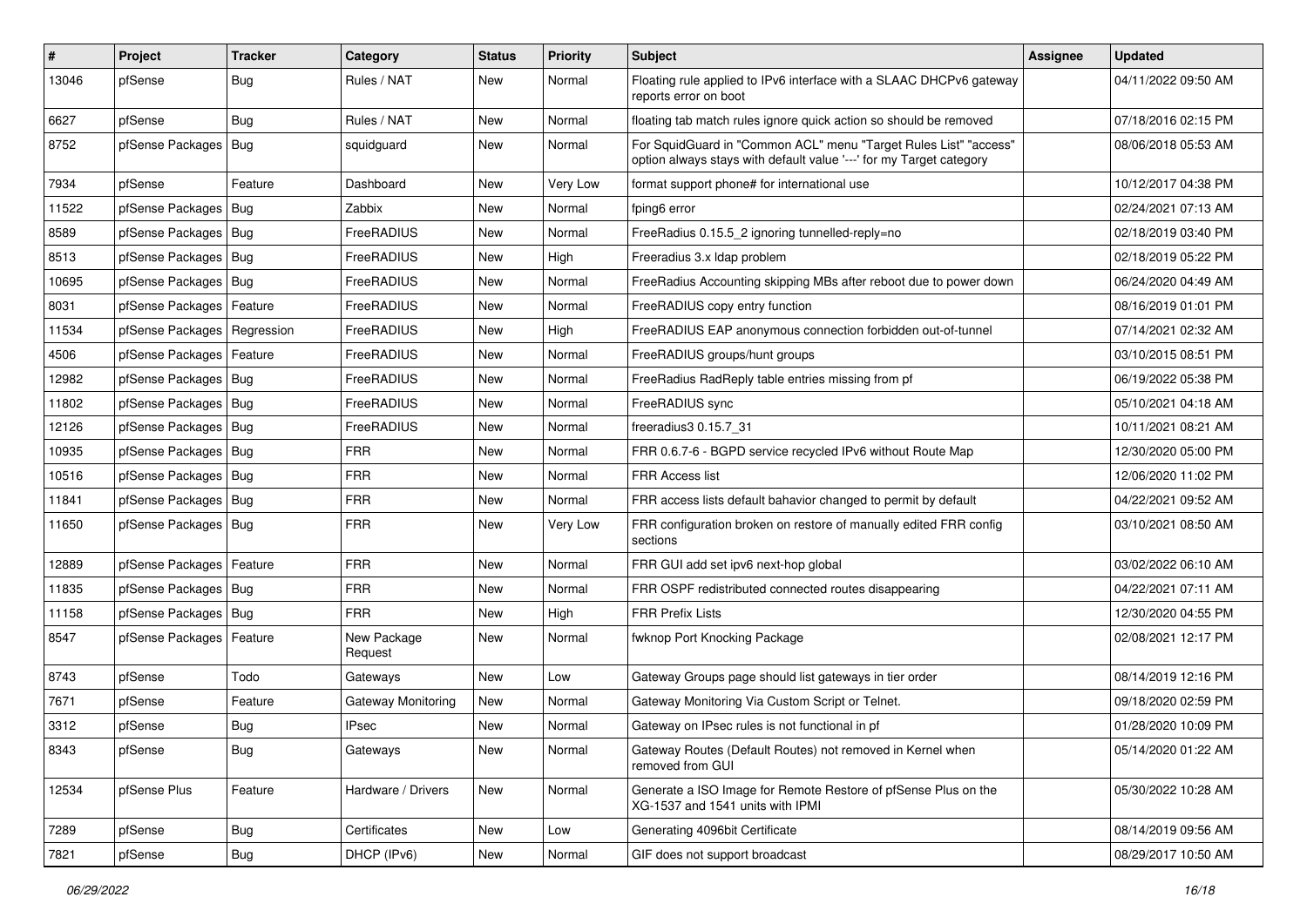| $\pmb{\#}$ | Project                    | <b>Tracker</b> | Category                     | <b>Status</b> | <b>Priority</b> | <b>Subject</b>                                                                                                                     | <b>Assignee</b> | <b>Updated</b>      |
|------------|----------------------------|----------------|------------------------------|---------------|-----------------|------------------------------------------------------------------------------------------------------------------------------------|-----------------|---------------------|
| 11872      | pfSense                    | Bug            | Interfaces                   | New           | Normal          | gif interfaces reporting incorrect traffic counters                                                                                |                 | 12/30/2021 04:00 AM |
| 11266      | pfSense Packages           | Feature        | AutoConfigBackup             | <b>New</b>    | Very Low        | Give an option to list restore point in "reverse" order/latest at the top.                                                         |                 | 01/19/2021 06:58 PM |
| 9942       | pfSense                    | Feature        | <b>Operating System</b>      | <b>New</b>    | Normal          | Give pfSense the possibility to change the keyboard Layout for<br>console users                                                    |                 | 01/22/2021 02:33 AM |
| 4503       | pfSense Packages   Feature |                | New Package<br>Request       | <b>New</b>    | Normal          | GNUGateKeeper H.323 Proxy Package                                                                                                  |                 | 08/27/2019 02:54 AM |
| 12625      | pfSense                    | Feature        | Logging                      | New           | Normal          | Granular logging options for default firewall rules.                                                                               |                 | 12/21/2021 06:39 PM |
| 521        | pfSense                    | Feature        | User Manager /<br>Privileges | New           | Normal          | Group manager Assigned Permissions                                                                                                 |                 | 04/18/2010 02:59 PM |
| 6738       | pfSense                    | Feature        | Web Interface                | New           | Normal          | GUI Action Buttons replicated to the top of the List                                                                               |                 | 07/10/2021 01:04 PM |
| 12483      | pfSense                    | Bug            | Configuration<br>Backend     | New           | Normal          | GUI creates inconsistent config.xml                                                                                                |                 | 10/23/2021 06:48 AM |
| 2323       | pfSense                    | Feature        | DHCP (IPv4)                  | <b>New</b>    | Low             | GUI doesn't allow to configure DHCP server to serve IP addresses<br>belonging to subnets wich are not associated with an interface |                 | 08/19/2019 10:27 AM |
| 11666      | pfSense                    | Bug            | Logging                      | New           | Normal          | GUI Firewall log search not parsing filter.log beyond hard coded limit                                                             |                 | 03/12/2021 11:38 AM |
| 7957       | pfSense                    | Feature        | Web Interface                | <b>New</b>    | Normal          | GUI theme - separate "colour" from "compact/normal" in theme<br>dropdown                                                           |                 | 10/17/2017 06:58 AM |
| 6861       | pfSense Packages   Bug     |                | haproxy                      | New           | Normal          | Ha-Proxy duplicated backend used in place of original backend                                                                      |                 | 02/18/2019 05:30 PM |
| 12427      | pfSense Packages           | Todo           | haproxy                      | New           | Normal          | ha-proxy: action order in the GUI is not keeped in the resulting<br>ha-proxy configuration                                         |                 | 10/06/2021 07:02 AM |
| 13039      | pfSense Packages           | Feature        | AWS VPC                      | <b>New</b>    | Normal          | Handle transit gateway VPNs in the AWS VPN wizard                                                                                  |                 | 04/11/2022 07:31 AM |
| 11036      | pfSense Packages   Bug     |                | haproxy                      | New           | Normal          | <b>HAproxy ACL</b>                                                                                                                 |                 | 02/11/2022 11:27 AM |
| 8982       | pfSense Packages   Feature |                | haproxy                      | New           | Normal          | HAproxy ACL support for map in configuration UI                                                                                    |                 | 06/25/2019 01:49 AM |
| 12249      | pfSense                    | Bug            | Backup / Restore             | <b>New</b>    | Normal          | HAProxy causing failed ACB backups                                                                                                 |                 | 11/15/2021 11:58 PM |
| 11000      | pfSense Packages           | Bug            | haproxy                      | New           | Very Low        | haproxy deprecated trick suggested                                                                                                 |                 | 12/23/2020 02:55 PM |
| 9500       | pfSense Packages   Bug     |                | haproxy                      | New           | Normal          | HAproxy does not delete non-applicable action config                                                                               |                 | 01/18/2022 06:28 AM |
| 9261       | pfSense Packages   Bug     |                | haproxy                      | New           | Normal          | haproxy GUI failure                                                                                                                |                 | 01/08/2019 12:41 PM |
| 9247       | pfSense Packages           | Bug            | haproxy                      | New           | Low             | HAProxy multiple server selection on stats pages doesn't work                                                                      |                 | 01/02/2019 04:44 PM |
| 7462       | pfSense Packages   Bug     |                | haproxy                      | New           | Normal          | HAproxy not rebinding properly after WAN DHCP IP change                                                                            |                 | 01/11/2018 09:15 AM |
| 8902       | pfSense Packages   Bug     |                | haproxy                      | New           | Normal          | HAproxy package not use custom DNS for lookup on apply new config                                                                  |                 | 09/16/2018 08:16 AM |
| 8869       | pfSense Packages   Feature |                | haproxy                      | New           | Normal          | HAproxy should use RFC 7919 DH parameter files                                                                                     |                 | 10/17/2018 10:46 AM |
| 9077       | pfSense Packages   Feature |                | haproxy                      | <b>New</b>    | Normal          | haproxy UI: Add seperator lines                                                                                                    |                 | 10/29/2018 06:06 AM |
| 6784       | pfSense Packages   Bug     |                | haproxy                      | New           | Normal          | HAProxy version .48 will not use URL Table Alias for front end listener                                                            |                 | 02/18/2019 05:32 PM |
| 8121       | pfSense Packages   Feature |                | haproxy                      | New           | Normal          | haproxy, allow to generate backends even they don't seem to be used                                                                |                 | 11/23/2017 04:04 AM |
| 8438       | pfSense Packages   Bug     |                | haproxy                      | New           | High            | haproxy: can't use ACL for cert with http-response actions                                                                         |                 | 05/24/2018 01:12 PM |